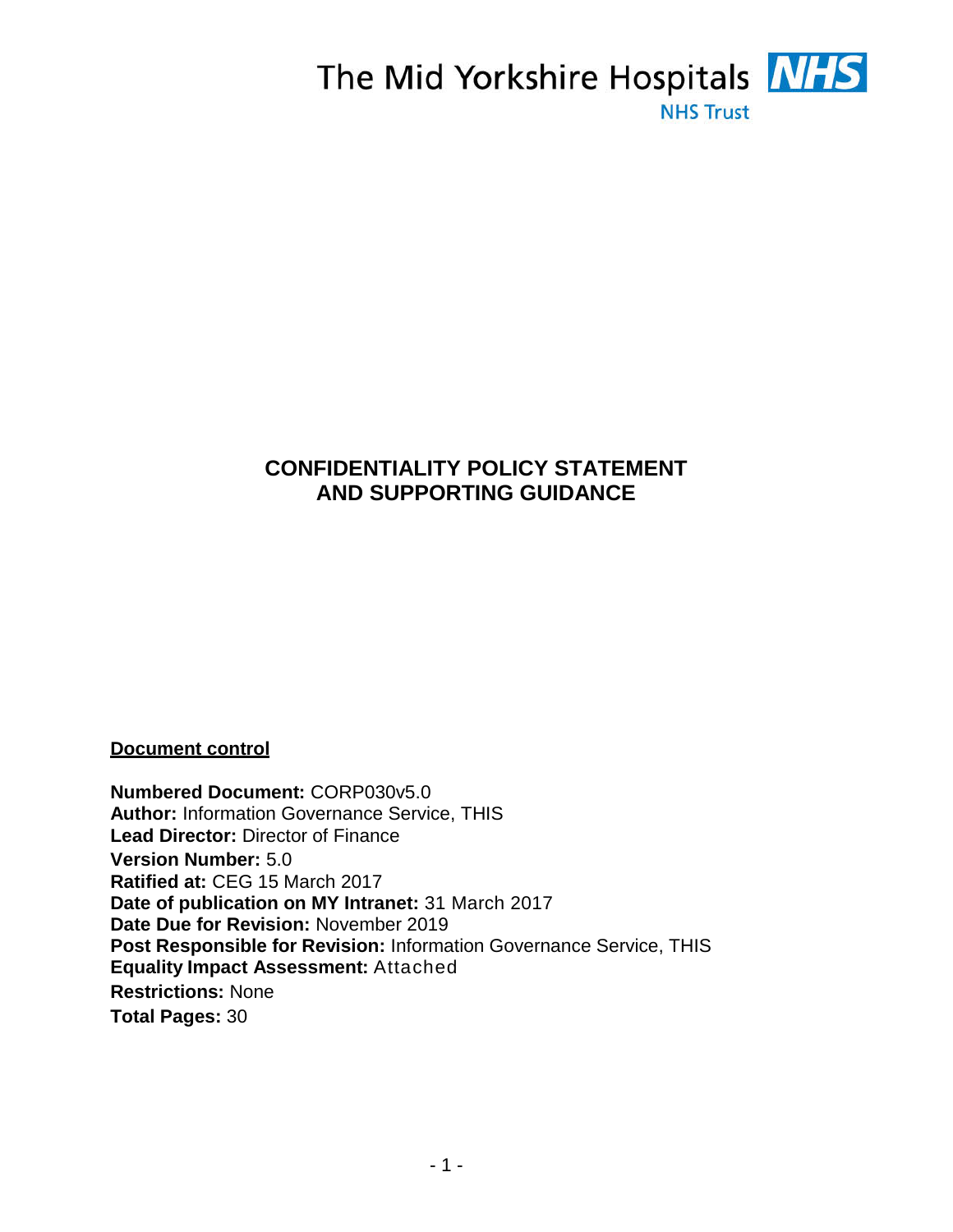# **Review and Amendment Log**

| <b>Version No</b> | <b>Type of Change</b>                                                                                | <b>Date</b>     | <b>Description of change</b>                                    |
|-------------------|------------------------------------------------------------------------------------------------------|-----------------|-----------------------------------------------------------------|
| V <sub>1</sub>    | <b>Review and</b><br>update                                                                          |                 | Produced by Confidentiality and IM&T<br><b>Security Service</b> |
| V <sub>2</sub>    | <b>Review and</b><br>update                                                                          |                 | Updated by Confidentiality and IM&T<br><b>Security Service</b>  |
| V3                | Review and<br>update                                                                                 |                 | <b>Updated by Information Governance</b><br>Team (THIS)         |
| V <sub>4</sub>    | Review and<br>update                                                                                 |                 | <b>Updated by Information Governance</b><br>Team (THIS)         |
| V <sub>5</sub>    | Review and<br>update to<br>include use of<br>text messages<br>and record<br>keeping best<br>practice | October<br>2016 | Updated by Information Governance<br>Team (THIS)                |
|                   |                                                                                                      |                 |                                                                 |
|                   |                                                                                                      |                 |                                                                 |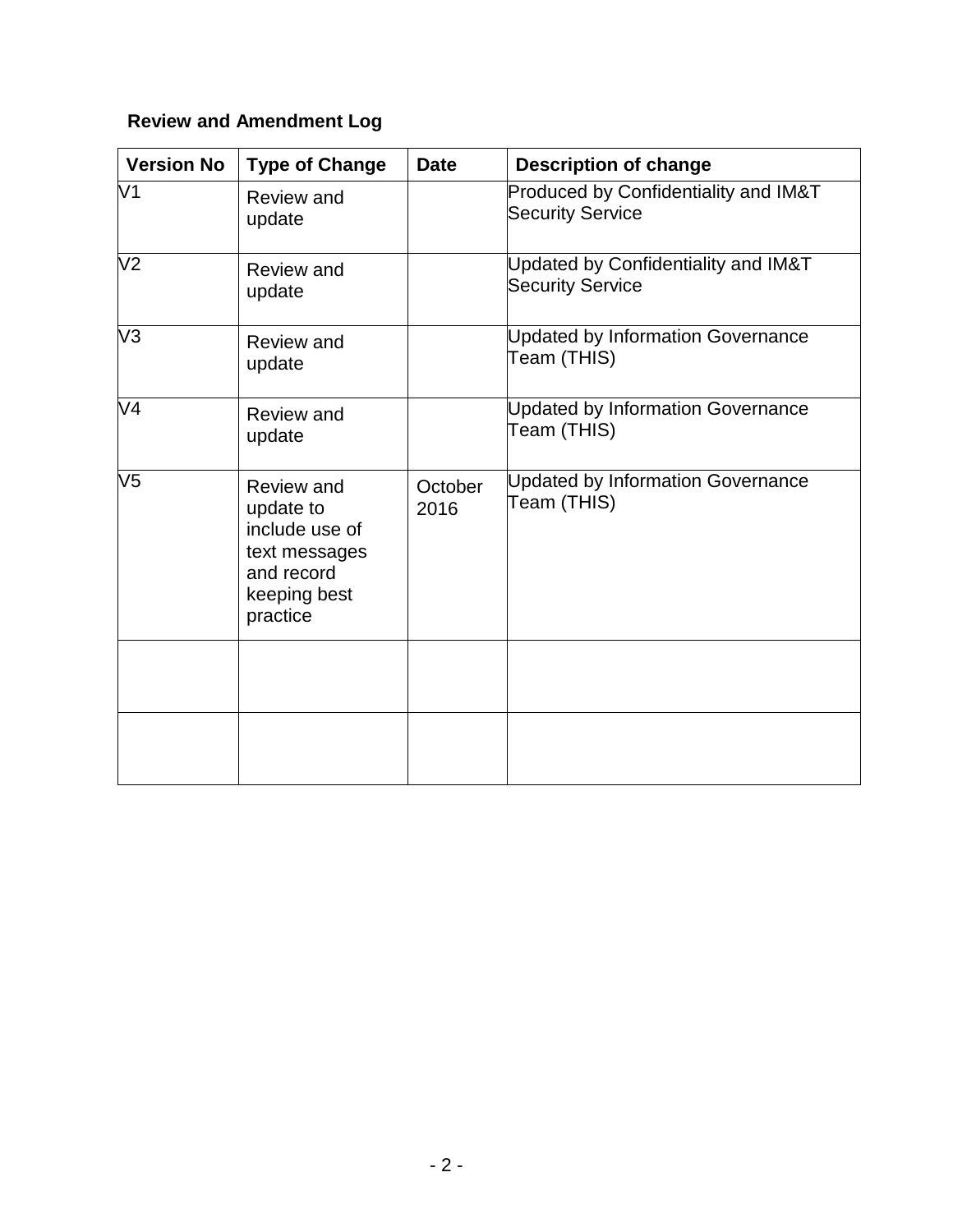# **Confidentiality Policy Statement**

### **1 Purpose**

The purpose of this Policy Statement is to ensure that everyone working within Mid Yorkshire Hospitals NHS Trust is aware of their responsibilities when using confidential information.

The principle underpinning this policy statement is that no employee shall misuse any information or allow others to do so.

The policy statement has been written to support staff in compliance with the following legal requirements and best practice guidance:-

- Data Protection Act 1998 (DPA)
- Human Rights Act 1998
- Common Law Duty of Confidentiality
- The Caldicott Report 1997 and Caldicott 2
- The NHS Confidentiality Code of Conduct

All departments of the NHS need to establish working practices that effectively deliver the level of confidentiality that is required by law, ethics and policy statement. The objective must be continuous improvement.

#### **2 Supporting Guidance**

This policy statement is supported by guidance for staff which:

- a. Introduces the concept of confidentiality and the duty of confidence
- b. Demonstrates the practical safeguards that should be put into place
- c. Provides a high level description of the main legal requirements and should be read in conjunction with the Confidentiality Policy Statement : Guidance

Annual, Mandatory Training in Information Governance is provided to all staff at induction and routinely via e learning, mandatory training sessions and literature.

#### **3 The Policy Statement**

This Policy statement applies to all personal and sensitive personal data, whether written, computerised, visual, audio or held in the memory of a member of staff. It applies equally to staff on permanent, temporary or voluntary contracts.

Health care professionals and the staff that support them hold information about people that may be private and sensitive. Patient information is collected to provide care and treatment to individuals and generally must not be used for other purposes without their consent. In the same way, information about staff that is processed for the purpose of their employment is confidential. Confidentiality should only be breached in exceptional circumstances and with appropriate justification and be fully documented.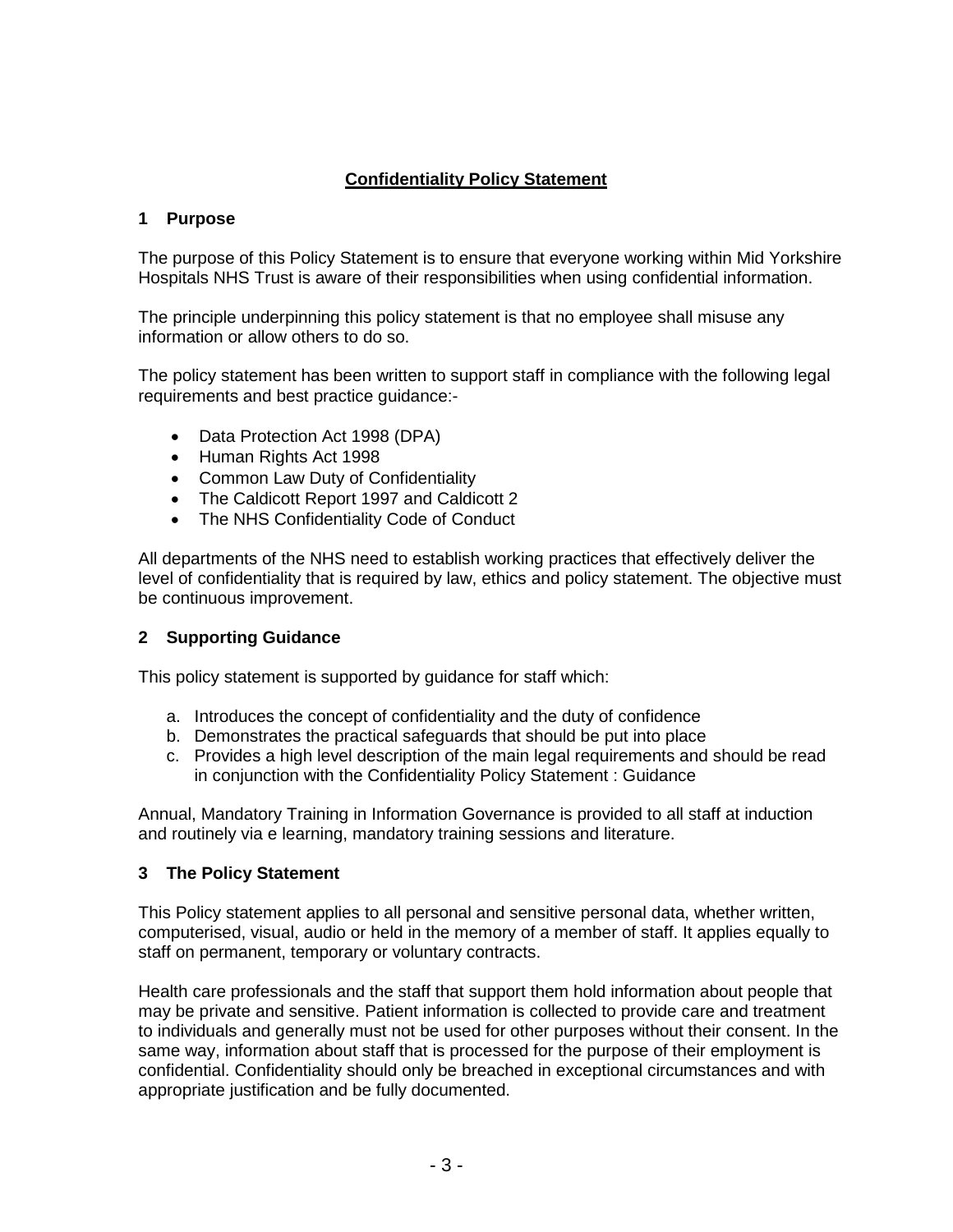## **Key Principles**

- When you are responsible for confidential information you must ensure that the information is effectively protected against improper disclosure when it is used, received, stored, transmitted, disclosed or disposed of;
- Access to confidential information should always be on a need-to-know basis
- Every effort should be made to inform patients how their information is going to be used and who it will be shared with and why it may be shared
- When patients consent to disclosure of information about them, they must be made aware of what is being disclosed, the reason it is being disclosed and the likely consequences of that disclosure
- If the patient withholds consent, or if consent cannot be obtained, disclosures may be made only where:
	- They can be justified in the public interest (usually where disclosure is essential to protect someone from the risk of significant harm)
	- They are required by law or by a court order
- Only as much information as is needed for the purpose must be disclosed
- Recipients of disclosed information must respect that it is given to them in confidence
- If the decision is taken to disclose information, that decision must be justified and documented.
- Any doubts at all about disclosure must be discussed with either your line manager or the Information Governance Service.

#### **4 Contract of Employment**

Your contract of employment includes a commitment to confidentiality. Breaches of confidentiality could be regarded as gross misconduct and may result in serious disciplinary action up to and including dismissal.

#### **5 Duties (Roles & Responsibilities)**

#### **Chief Executive**

The Chief Executive is responsible for ensuring that the necessary support and resources are available for the effective implementation of the Confidentiality Policy.

#### **The Information Governance Group**

The Corporate Information Governance Steering Group (CIGSG) are responsible for the review and approval of the Confidentiality Policy.

#### **Senior Information Risk Owner (SIRO)**

The Senior Information Risk Owner (SIRO) has organisational responsibility for all aspects of Information Governance, including the responsibility for ensuring that the Trust has appropriate systems and policies in place to maintain the security and integrity of the Trusts information.

#### **Caldicott Guardian**

**Dr Ian Wilson is the Caldicott Guardian.**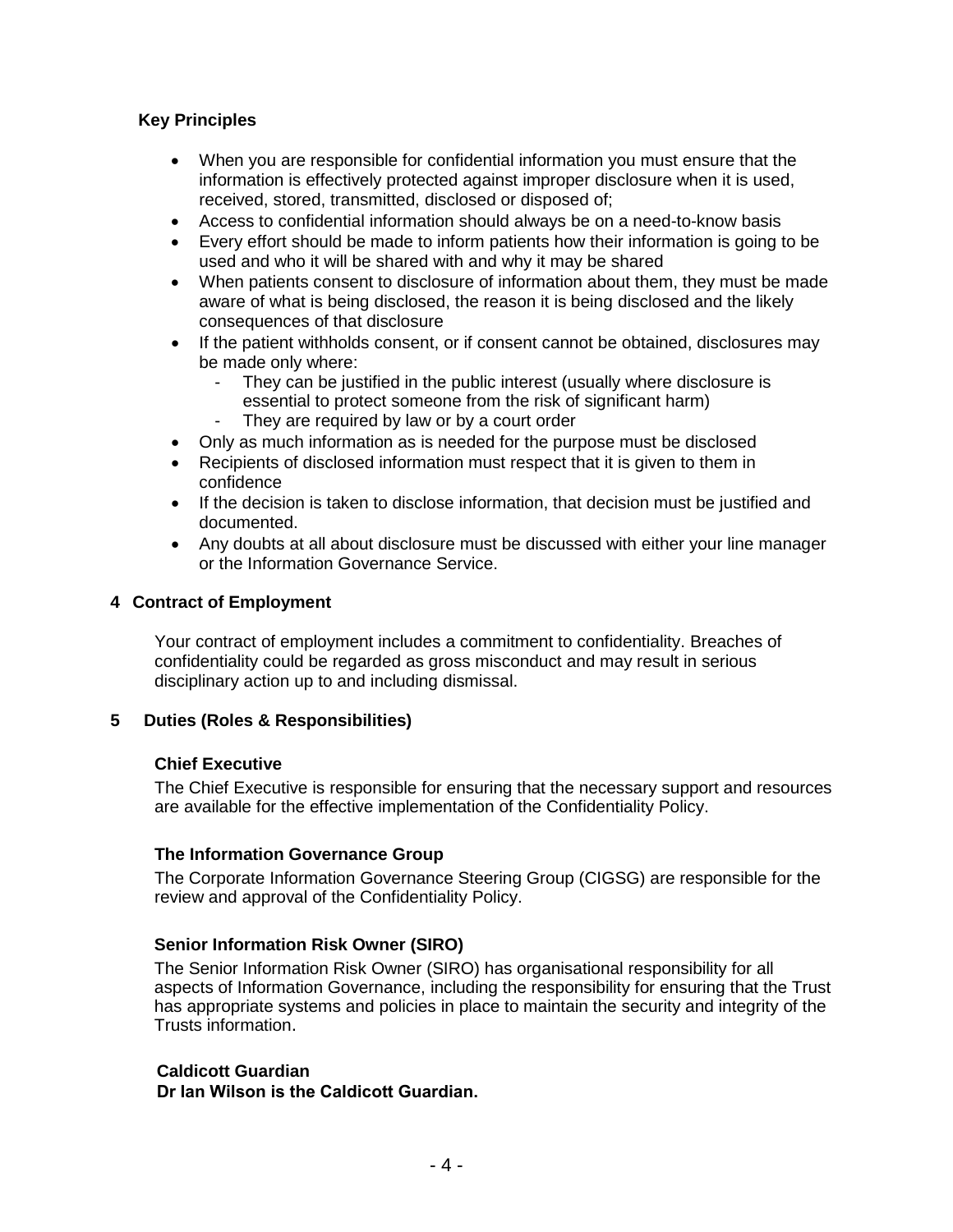**The Mid Yorkshire Hospitals NHS Trust**

# **CONFIDENTIALITY POLICY STATEMENT: GUIDANCE**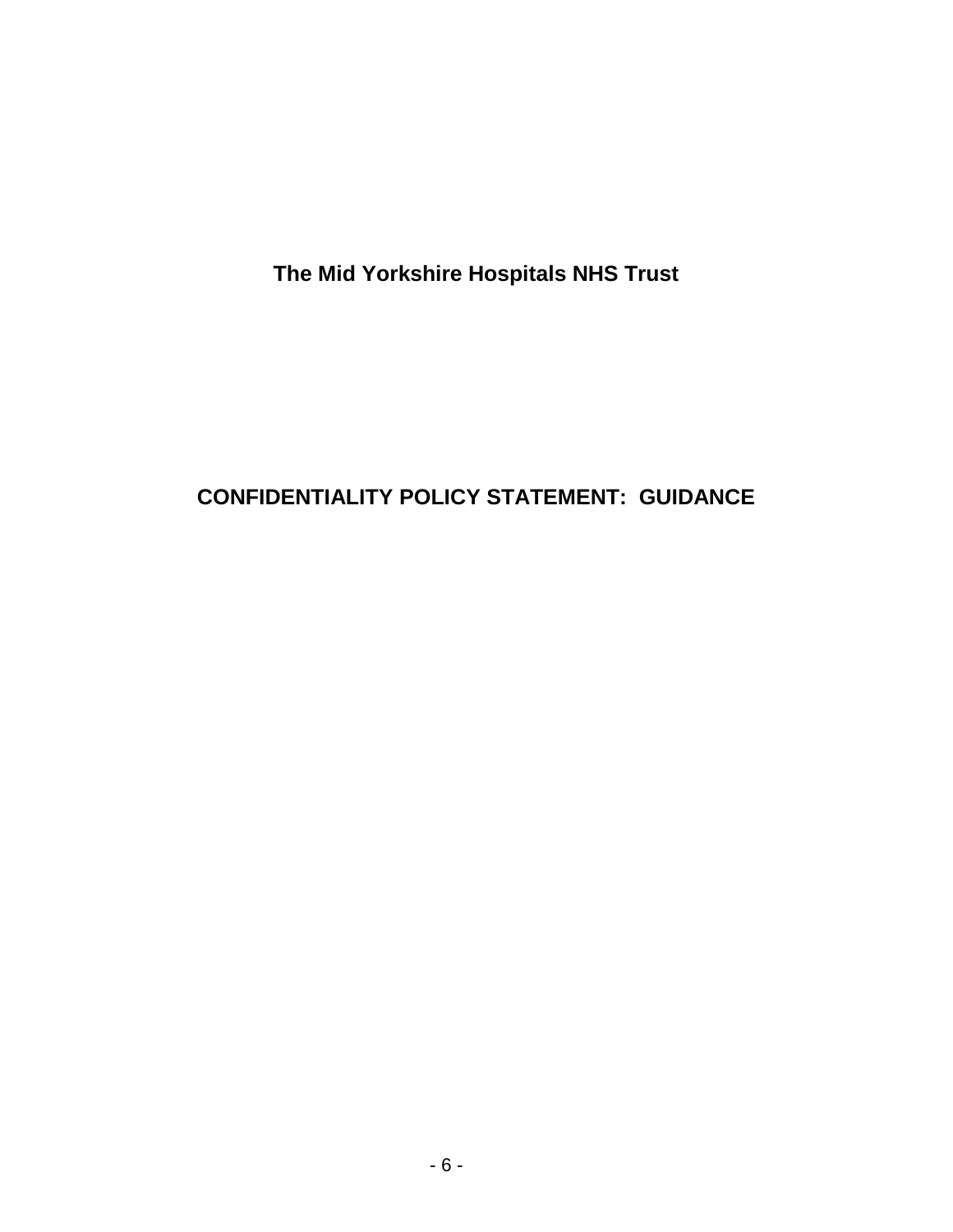# **CONTENTS:**

|                |                                                                         | 6  |
|----------------|-------------------------------------------------------------------------|----|
|                |                                                                         | 7  |
| 1              |                                                                         | 7  |
| $\overline{2}$ |                                                                         | 7  |
| 3              | Using and Disclosing Confidential Patient Information                   | 8  |
| 4              |                                                                         | 8  |
| 5              |                                                                         | 8  |
|                | Part Two - Confidentiality Policy Statement - The Practical Application | 10 |
| 1              |                                                                         | 10 |
| 1.1            |                                                                         | 10 |
| 1.2            |                                                                         | 10 |
| 1.3            |                                                                         | 11 |
| 1.4            |                                                                         | 11 |
| 1.5            |                                                                         | 11 |
| $\overline{2}$ |                                                                         | 11 |
| 2.1            |                                                                         | 11 |
| 2.2            |                                                                         | 11 |
| 2.3            |                                                                         | 13 |
|                |                                                                         | 12 |
|                | 2.3.2 Transporting Records when on Client Visits                        | 13 |
|                | 2.3.3 Transporting Records when on Visits and not Returning Home        | 13 |
|                | 2.3.4 Transporting Bulk Records                                         | 13 |
|                | Transferring Paper or Electronic records by                             |    |
|                |                                                                         |    |
| 2.4            |                                                                         | 13 |
| 2.5            |                                                                         | 14 |
| 2.6            |                                                                         | 15 |
| 2.6.1          | Safeguarding Information when sending out of the EEA                    | 16 |
|                |                                                                         | 16 |
|                |                                                                         | 16 |
| 2.7            |                                                                         | 16 |
| 3              | <b>Record Keeping</b>                                                   | 17 |
|                | .                                                                       |    |
|                | Part Three - Legal Considerations and Guidance                          | 18 |
| 1              |                                                                         | 18 |
| 1.1            |                                                                         | 18 |
| 1.2            |                                                                         | 18 |
| 1.3            |                                                                         | 19 |
| 1.4            |                                                                         | 19 |
| $\overline{2}$ |                                                                         | 20 |
| 2.1            |                                                                         | 20 |
| 2.2            |                                                                         | 21 |
|                |                                                                         | 22 |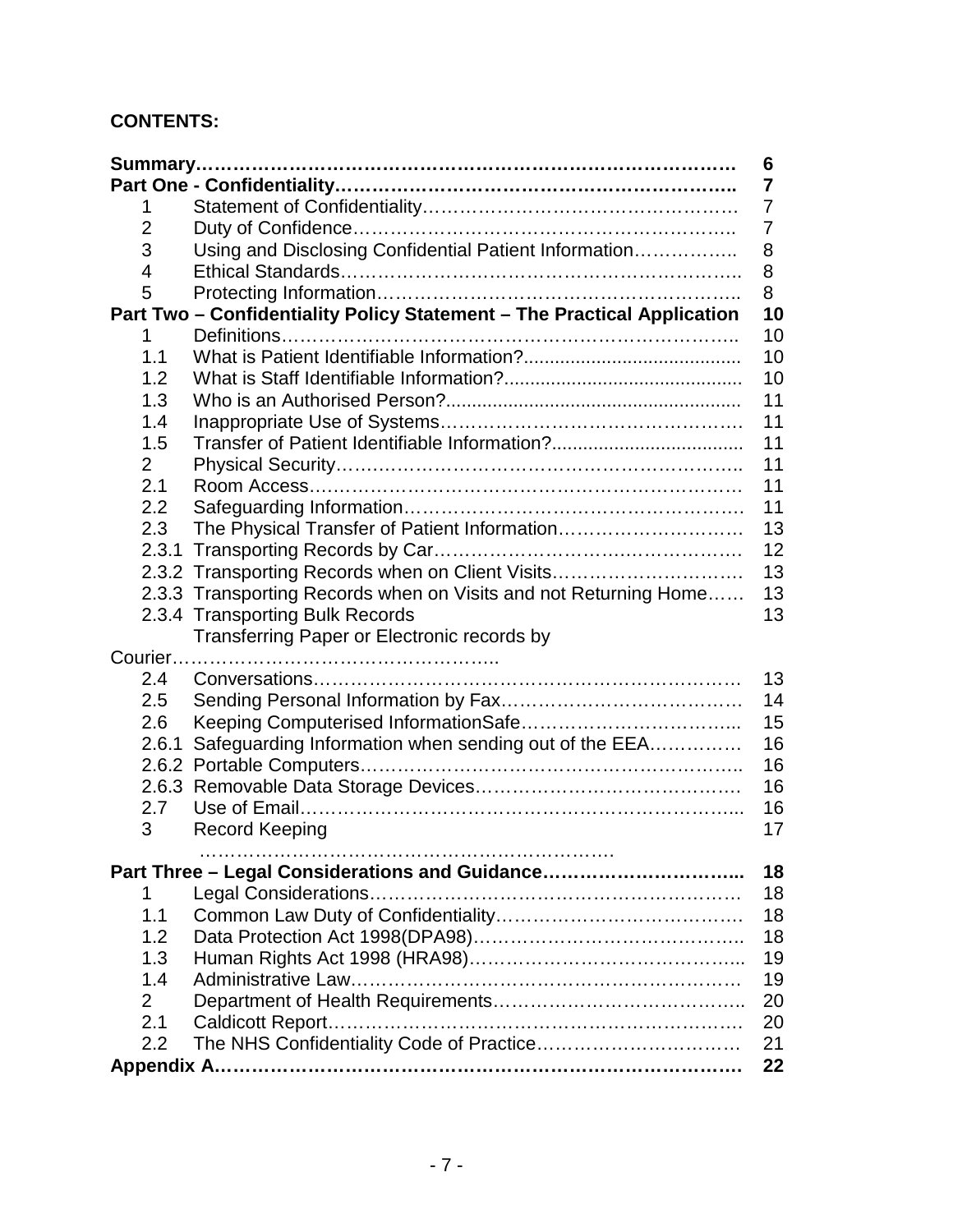### **Summary**

The aim of this guidance is to support the Confidentiality Policy statement and to promote good practice for all members of staff in the protection and use of personal and sensitive personal data. Also to ensure that the requirements of the Data Protection Act 1998 and other relevant legislation are adhered to and recommendations of the Caldicott report and the NHS Confidentiality Code of Practice are understood. An overview of relevant legislation and guidance is provided in Part 3

The guidance ensures that staff understand the correct procedure for handling information so that they do not inadvertently breach confidentiality.

The guidance aims to do the following:

- a. To introduce the concept of confidentiality and the duty of confidence;
- b. To demonstrate the practical safeguards that should be put into place;
- c. To provide a high level description of the main legal requirements.

The objective of the policy is that of continuous improvement.

- **1. Part One – Statement of Confidentiality**
- **2. Part Two – Confidentiality: the practical application**
- **3. Part Three – an explanation of the legal implications and the framework that has been put in place to support these**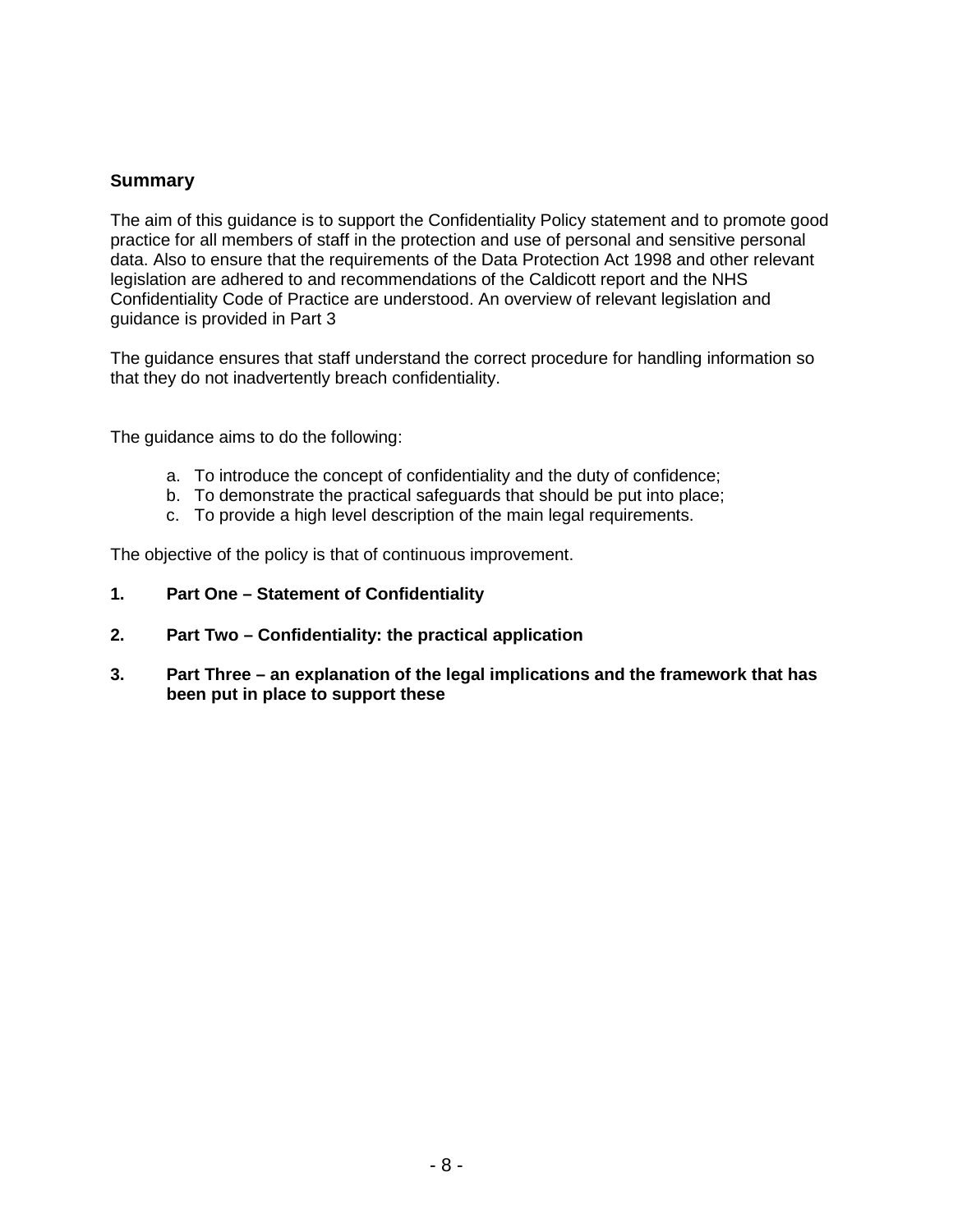## **Part One - Confidentiality**

#### **1. Statement of Confidentiality**

- 1.1 Respect for confidentiality is an essential requirement for the preservation of trust between patients and health and social care professionals. Without assurances about confidentiality, patients may be reluctant to provide the information that is needed to deliver appropriate levels of care.
- 1.2 Health and social care professionals hold information about patients that is both private and sensitive. This information is collected to provide care and treatment to individuals and generally must not be used for other purposes without the individual's knowledge and consent.
- 1.3 Confidentiality should only be breached in exceptional circumstances and with appropriate justification. When a health or social care professional can justify that information should be released they should act promptly to disclose all relevant information. This is often essential to the best interests of the patient, or to safeguard the well-being of others. Any such breaches should be fully documented giving justification for the breach.
- 1.4 The organisation holds personal information about each staff member and this information must be treated with the same level of confidentiality with which patient information is held.

## **2. Duty of Confidence**

- 2.1 A duty of confidence arises when one person discloses information to another (e.g. patient to clinician) in circumstances where it is reasonable to expect that the information will be held in confidence. The obligation to confidentiality is:
	- a legal obligation that is derived from case law;
	- a requirement established within professional codes of conduct; and
	- included within employment contracts as a specific requirement linked to disciplinary procedures.
- 2.2 Patients entrust us with, or allow us to gather, sensitive information relating to their health and other matters as part of their seeking treatment and advice. They do so in confidence and they have the legitimate expectation that staff will respect their privacy and act appropriately. In some circumstances patients may lack the competence to extend this trust, or may be unconscious, but this does not diminish the duty of confidence. It is essential, if the legal requirements are to be met and the trust of patients is to be retained, that the Trust provides, and is seen to provide, a confidential service.
- 2.3 Children are due the same level of confidentiality as an adult, if they are deemed to be competent to make decisions about their own healthcare.
- 2.4 For a child to be competent they must fully understand any treatment that is proposed and what the outcomes are of that treatment are and should be encouraged to involve their parents or another suitable adult in any decisions made. Only a Health Care Professional may decide if a child is competent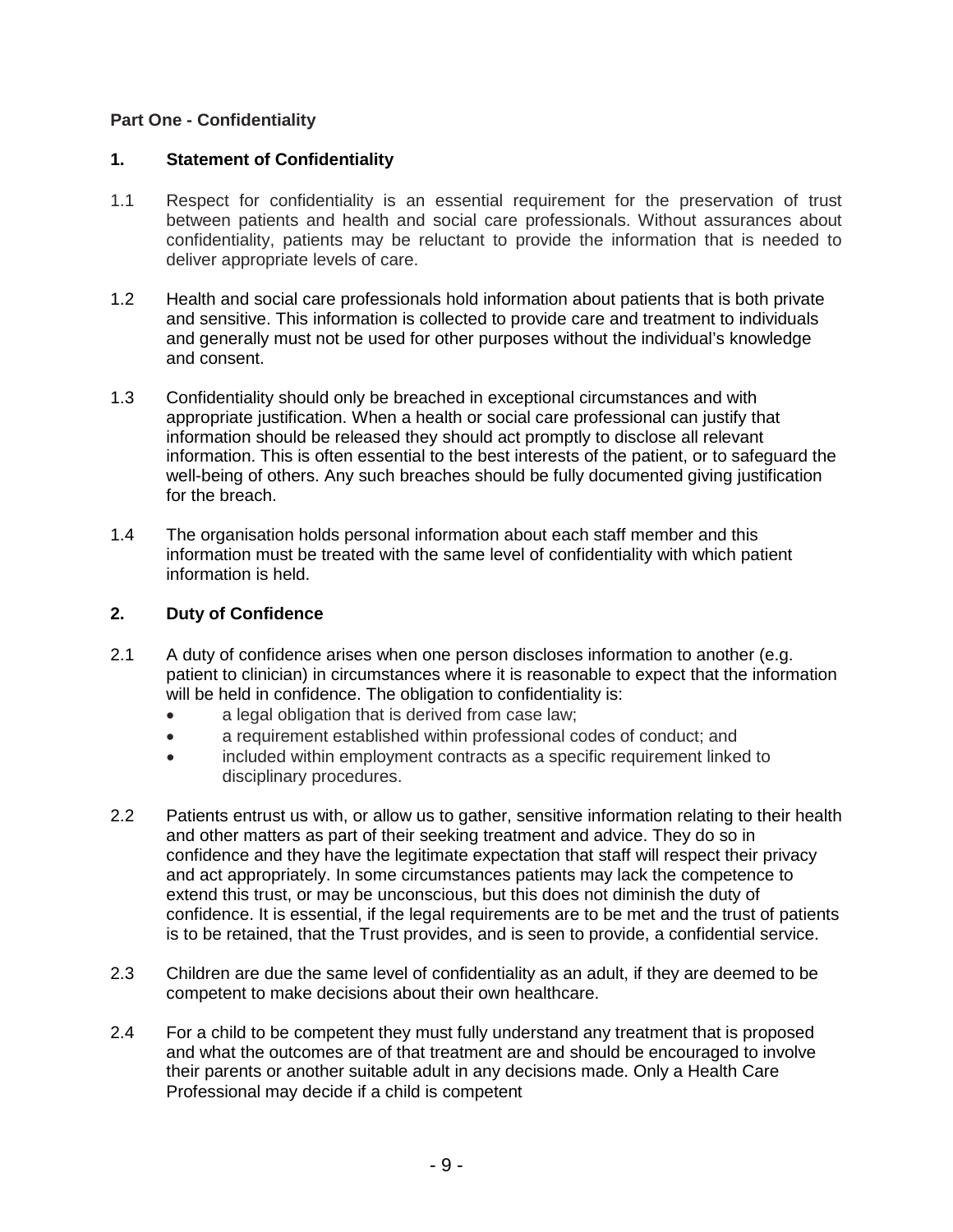2.5 Information that can identify individual patients, must not be used or disclosed for purposes other than healthcare without the individual's explicit consent, some other legal basis, or where there is a robust public interest or legal justification to do so. In contrast, anonymised information is not confidential and may be used with relatively few constraints.

## **3. Using and disclosing confidential patient information**

- 3.1 Patients should be informed about
	- The use and disclosure of the information associated with their healthcare<sup>[1](#page-8-0)</sup>; and
	- The choices that they have and the implications of choosing to limit how that information may be used or shared; and the decision should be documented
- 3.2 Consent to disclosure can be taken to be implied when needed to provide healthcare. However, opportunities to check that patients understand what may happen should be taken.
- 3.3 It is extremely important that patients are made aware of information sharing that must take place in order to provide them with high quality care. Whilst patients may understand that information needs to be shared between healthcare professionals they may not be aware of sharing between different organisations involved in the provision of their healthcare. Efforts must be made to inform them of everyone who will be sharing their information. This is particularly important where disclosure extends to non-NHS bodies. Equally, clinical governance and clinical audits, which are wholly proper components of healthcare provision, might not be obvious to patients and use of information in this way should be drawn to their attention.
- 3.4 Patients generally have the right to object to the use and disclosure of their confidential information and need to be made aware of this right. Patients need to be made aware that by not consenting to certain disclosures they may be compromising their care. Clinicians cannot usually treat patients safely, nor provide continuity of care, without having relevant information about a patient's condition and medical history. If in doubt, contact the Information Governance Team on x5000.

# **4. Ethical standards**

4.1 The disclosure and use of confidential patient information needs to be both lawful and ethical. The law provides a minimum standard that does not always reflect the appropriate higher ethical standards that the government and the professional regulatory bodies require.

#### **5. Protecting information**

It is essential that personal information be effectively protected against improper disclosure at all times. This applies to information held both electronically and on paper.

<span id="page-8-0"></span> $<sup>1</sup>$  Heathcare purposes are defined as including all activities that directly contribute to the diagnosis, care</sup> and treatment of an individual and the audit/assurance of the quality of the heathcare provided. They do not include research, teaching, financial audit or other management activities.  $\overline{a}$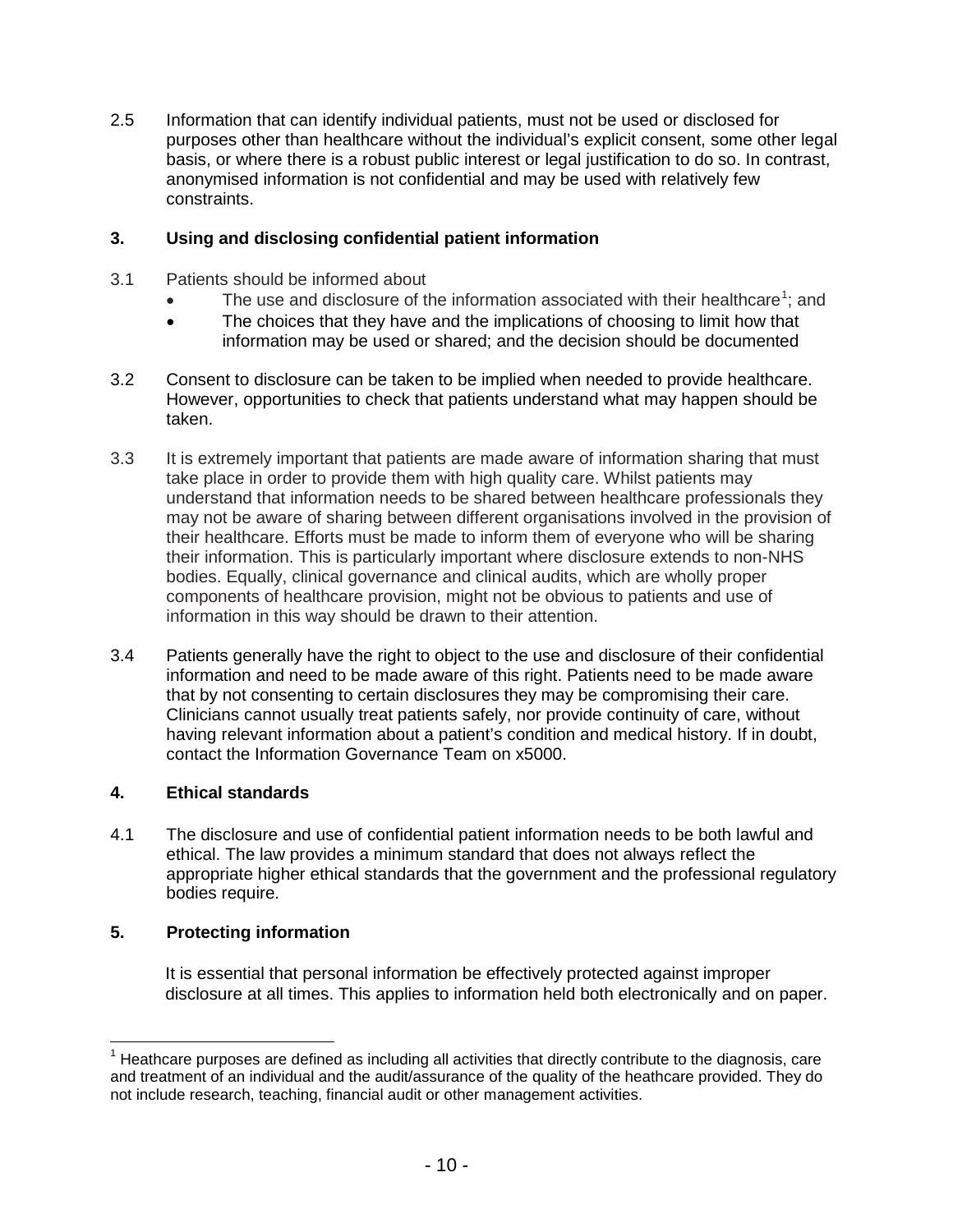Many improper disclosures are unintentional. All staff should ensure that the following principles are adhered to:-

- All reasonable steps should be taken to ensure that consultations with patients are conducted confidentially;
- Specific cases should never be discussed where it is possible that you could be overheard;
- Patients' records, either on paper or on screen, should not be left where they can be seen by any unauthorised person;
- Information must be stored securely;
- All information held on any portable Trust supported computer or storage devices or media e.g. laptop computer, memory stick, DVD etc must be encrypted to 256 Advanced Encryption Standard (AES);
- If there is a business need to hold any confidential information on a portable non encrypted Trust supported or computer storage device, then this must be approved by your Line Manager or the Trusts SIRO;
- Staff must not look up their own records or those of another person i.e. family member, even when they have the consent of that person to look at their records for any purpose i.e. to view test results, confirm appointments etc.
- When you are responsible for confidential information you must ensure that the information is effectively protected against improper disclosure when it is received, stored, transmitted, disclosed or disposed of;
- Access to confidential information should be on a strict need-to-know basis;
- Every effort should be made to inform patients how their information is going to be used and who it will be shared with and why it may be shared;
- When patients consent to disclosure of information about them, they must be made aware of what is being disclosed, the reason it is being disclosed and the likely consequences of that disclosure;
- If the patient withholds consent, or if consent cannot be obtained, disclosures may be made only where:
	- o They can be justified in the public interest (usually where disclosure is essential to protect someone from the risk of significant harm)
	- o They are required by law or by a court order
- Only as much information as is needed for the purpose must be disclosed;
- Recipients of disclosed information must respect it is given to them in confidence;
- If the decision is taken to disclose information, that decision must be justified and documented;
- All non consented disclosures of patient information must be approved by the Caldicott Guardian unless it is a matter of life and death or there is the possibility of imminent serious or potential serious harm to a person or persons;
- All non consented disclosures of staff information must be approved by the Senior Information Risk Owner (SIRO) unless it is a matter of life and death or there is the possibility of imminent serious or potential serious harm to a person or persons;
- Any doubts at all about disclosure must be discussed with either your line manager or the Information Governance Team on 0845 1272600.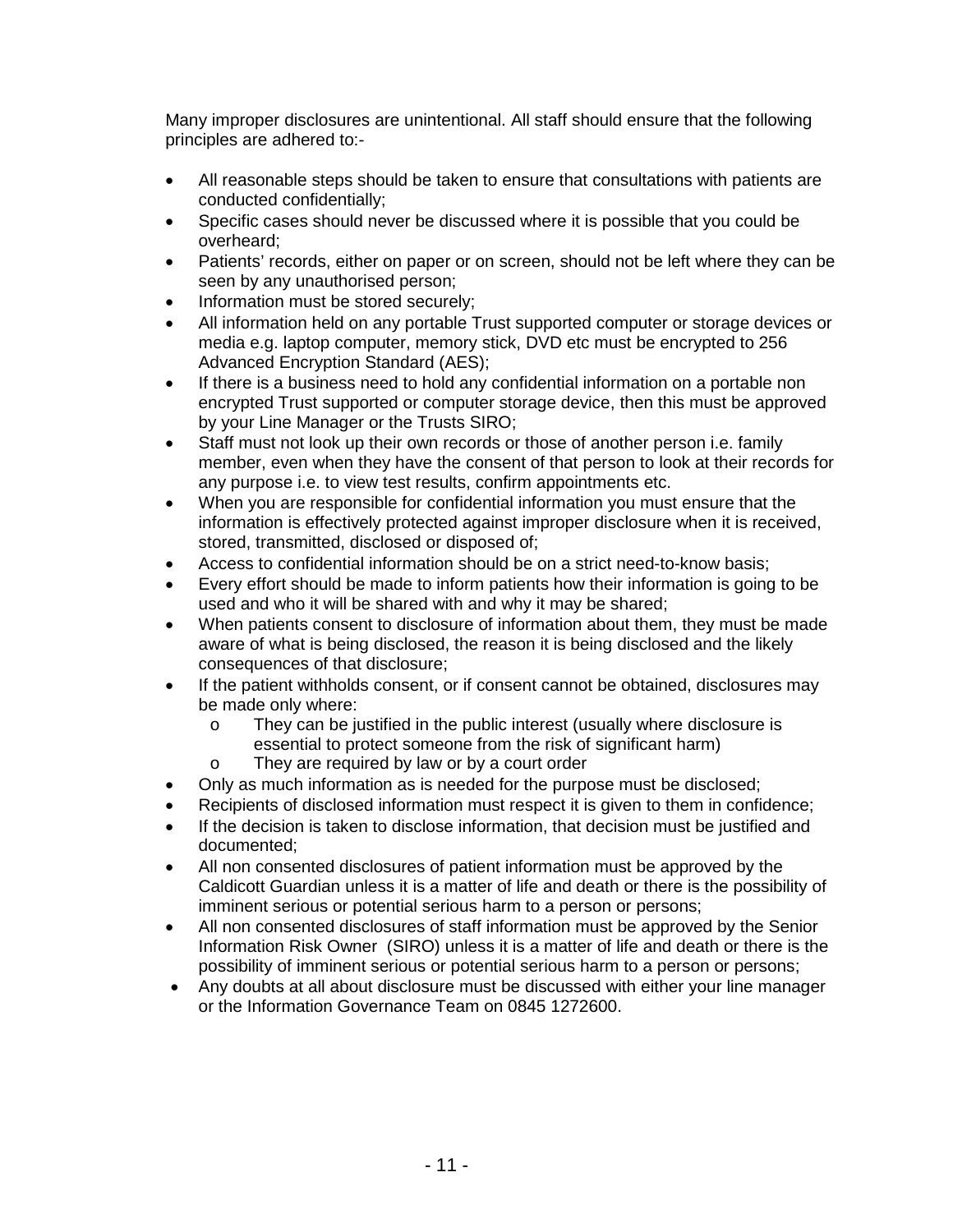# **Part Two – Confidentiality: The Practical Application**

#### **1. Definitions**

#### 1.1 **What is patient identifiable information?**

"All items of information which relate to an attribute of an individual should be treated as potentially capable of identifying patients and hence should be appropriately protected to safeguard confidentiality" Caldicott Committee: Report on the review of patient identifiable information, 1997

These items include:

| Surname                   | Forename                |
|---------------------------|-------------------------|
| <b>Initials</b>           | Address                 |
| Date of Birth             | <b>Telephone Number</b> |
| Postcode                  | Occupation              |
| Sex                       | NHS or Staff number     |
| National Insurance Number | <b>Ethnic Group</b>     |

#### 1.2 **What is staff identifiable information?**

All items of information which relate to staff should be treated as potentially capable of identifying staff and hence should be appropriately protected to safeguard confidentiality. Staff sensitive information relates to such matters as salary details, health information, disciplinary matters and any information relating to the member of staffs private life that the member of staff has not made public e.g home telephone number.

These items include:

| Surname                                     | Forename            |
|---------------------------------------------|---------------------|
| Initials                                    | Address             |
| Date of Birth                               | Occupation          |
| Postcode                                    | NHS or Staff number |
| Sex                                         | <b>Ethnic Group</b> |
| National Insurance Number<br>Salary details | Telephone number    |

#### **What is Corporate information.**

All items of information which relate to the running of the Trust. All such information should be regarded as confidential even if it maybe released under the Freedom of Information Act. This includes:-

Board Papers Minutes of meetings Details of contracts entered into Financial information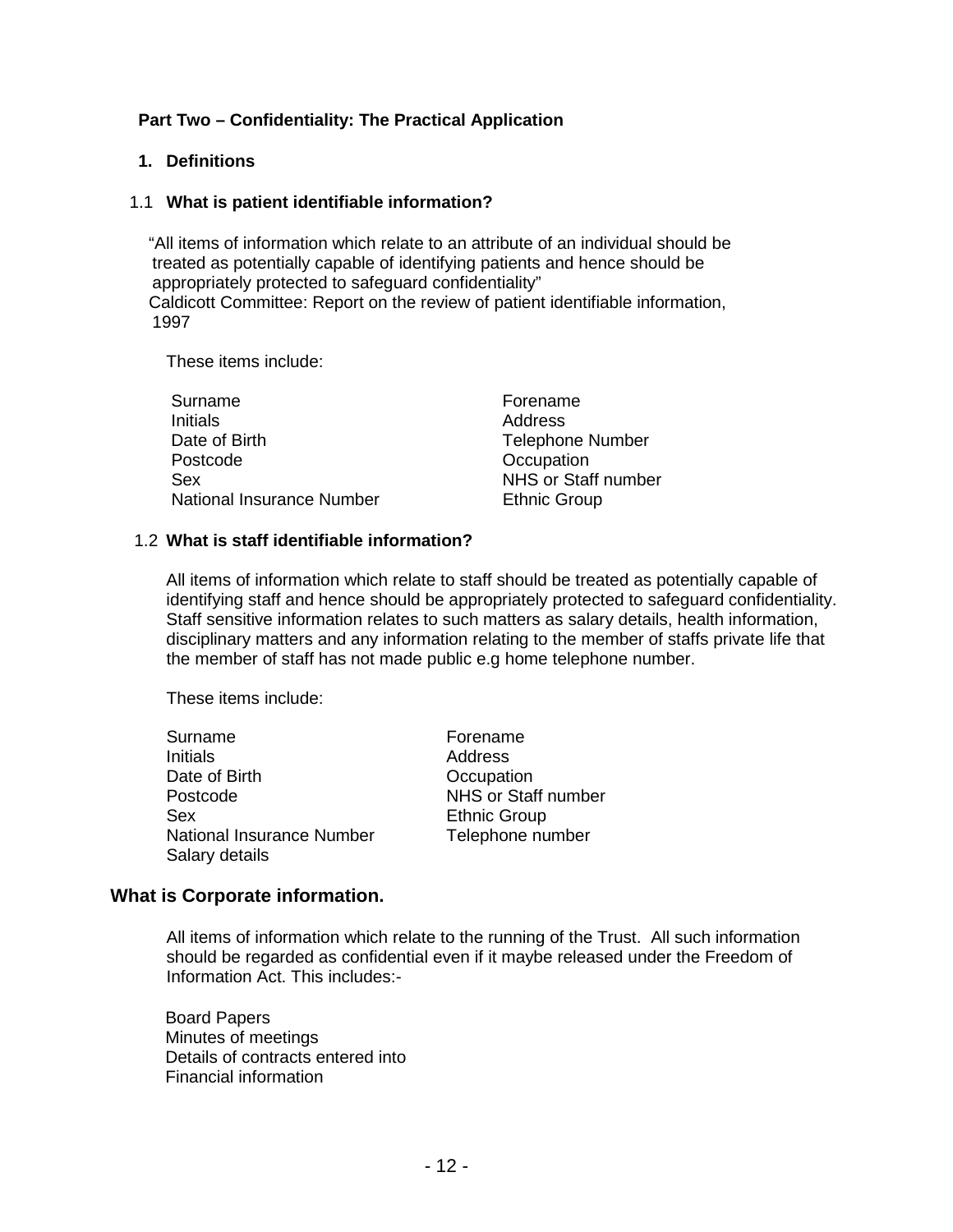## 1.3 **Who is an authorised person?**

An authorised person is anyone who needs to know the information to fulfil the responsibilities of their post. Do not assume that all of your work colleagues are authorised to see the same information that you are. If you are in doubt as to whether you should share the information with one of your colleagues, seek the advice of your manager in the first instance.

## 1.4 **Inappropriate use of information systems**

It is not acceptable for staff to access records on computer systems on behalf of themselves, relatives, friends or neighbours. There are proper channels for accessing this information. Do not access patient or staff information for anything other than your official duties, as misuse of the computer system may result in disciplinary action. Staff and patients have rights of access to their own records under the Data Protection Act 1998. The procedure for handling Access Requests to the Health Record details the process that should be adhered to.

## 1.5 **What is meant by the transfer of patient identifiable information?**

Examples of transferring personal identifiable information are:

- taking a document and giving it to a colleague
- making a telephone call
- Sending an email
- sending a fax
- passing information held on computer

In all cases, however simple or complicated, the principles of the Data Protection Act 1998 must be adhered to, in order to ensure that personal identifiable information is not disclosed inappropriately. Refer to Part Three 1.2

#### 2.0 **Physical Security**

#### 2.1 **Room Access**

Access should be restricted to any rooms containing identifiable information. Information should be kept securely within the locked environment when not in use

#### 2.2 **Safeguarding Information**

Never leave personal identifiable information around for others to find

- Do not walk away from your work area leaving any documents exposed for unauthorised persons to see
- Only have the minimum information necessary on your desk for you to carry out your work. Any other related information should be put away securely
- Do not pass documents containing personal identifiable information to other colleagues by leaving it on a secretary's desk or in an "in" tray. Always ensure that information is in a sealed envelope addressed to the recipient and clearly marked "Confidential"
- Wherever possible, avoid taking confidential information away from your work premises. Where this is necessary in order to carry out your duties (e.g. home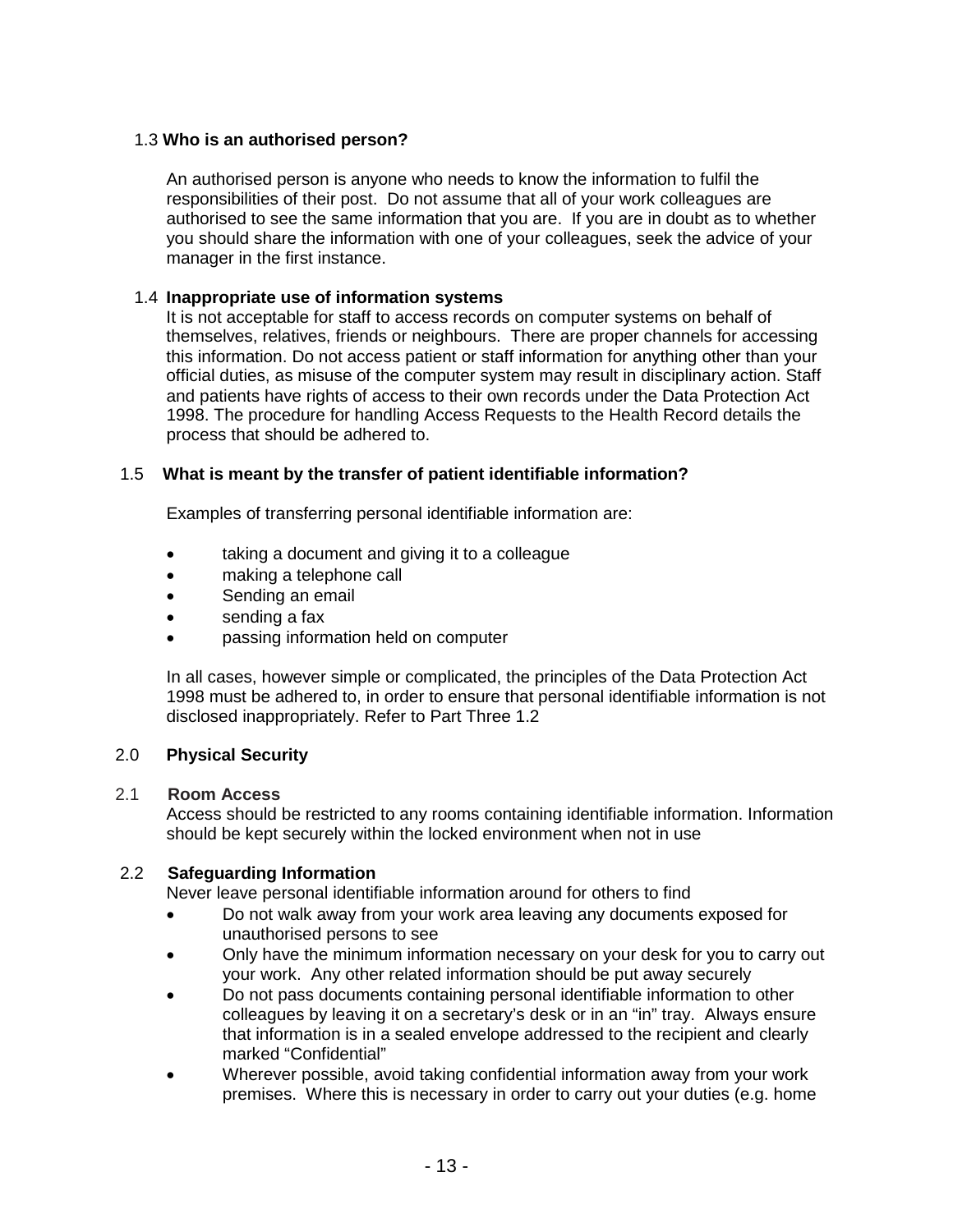visits to a patient), you must keep the information securely locked away and make every effort to ensure that it does not get misplaced, lost or stolen. It is acknowledged that it is sometimes appropriate and necessary to leave notes with patients.

- When disposing of paper-based information, ensure that it is disposed of appropriately. Never put confidential information directly into a general waste paper bin or recycling bin
- Working diaries can hold a great deal of personal information and should be kept secure when not in use. Precautions should also be taken when transporting your diary to ensure it is in your care at all times. When you have finished with it or if you leave your job it should be handed in to your line manager who will ensure that it is retained for the appropriate length of time
- If information is no longer required, it should be disposed of appropriately. If information is required for an ongoing purpose, it should be locked securely away
- If documents containing personal identifiable information come into your possession and you are not the intended recipient, you should forward these to the intended recipient. If you identify any document containing personal information, such as letters or results, you should make every effort to decrease the possibility of these being seen by inappropriate persons.

Remember you are bound by the same rules of confidentiality whilst away from your place of work, as you are when you are at your desk. If you are working in a community setting it is understood that relevant information travels with you.

# 2.3 **The physical transfer of information**

When transferring paper notes, which contain personal identifiable information, make sure "Confidential" is marked in a prominent place on the front of the envelope. Ensure that the address of the recipient is correct and clearly stated, using the following format:

- Full name;
- Designation (job title);
- Department;
- Organisational address;
- Write a return address on the back of the envelope giving only generic details or PO Box Number;
- Where possible patient notes should be hand delivered or collected;
- Do not use transit envelopes;
- Do not use patient labels.

Ensure arrangements are in place to check that notes have been safely received e.g. asking the recipient by phone or e-mail that they have received the confidential information.

Use the tracking system to ensure the movement of notes can be followed throughout their journey. Ask your line manager if you are unsure about this.

#### **2.3.1 Transporting records by car**

Records should never be left on view in a vehicle. Records must never be left in vehicles overnight.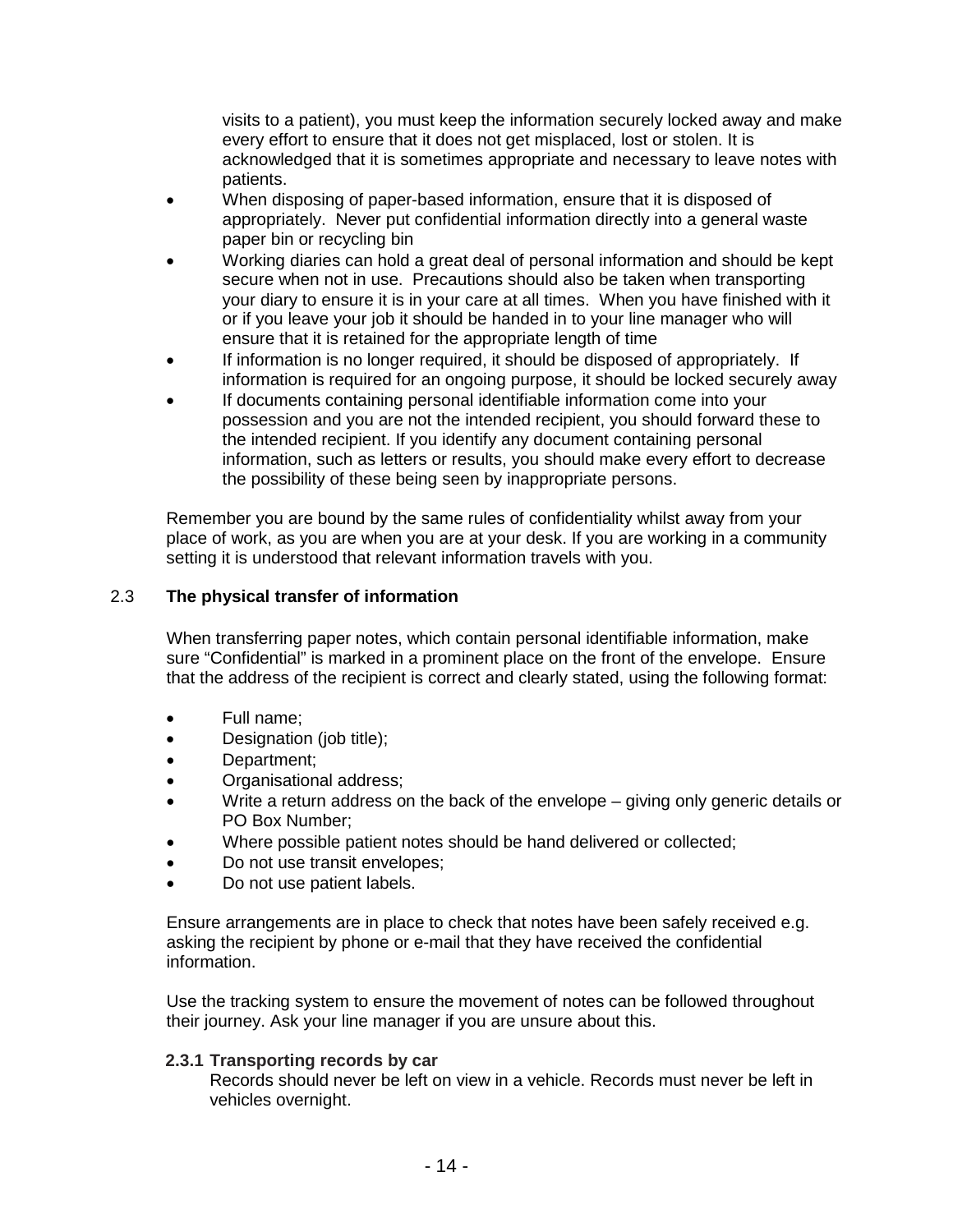## **2.3.2 Transporting records when on client visits**

Ensure records are kept securely and not on view. Where several visits are involved, care must be taken to ensure only individual patient notes that are required are taken into that patient's home

**2.3.3 Transporting records when on patient visits and not returning to base or starting visits from home**

When it is not practicable to return notes to base after visits, confidentiality must be maintained within the home. Records must not be left in vehicles overnight and records should be returned to base as soon as is practicable.

#### **2.3.4 Transporting Bulk Records**

When transferring electronic and paper based records in bulk (in excess of 21 records), care must be taken to ensure this is done in a secure way. Secure external electronic transfer of data means information is sent between NHS.net accounts or, where data is transferred via another medium, using the AES 256bit encryption standard. Anyone not familiar with encryption must consult the NHS Information Security Policy or contact the Information Governance Team for guidance.

## **2.4 Transferring Paper or Electronic Personal Information by Courier**

If a courier service is being used (to transfer paper or electronic confidential information), then it must be authorised by the Trust and must allow tracking of the package throughout its journey including recorded delivery. If this is not practicable then secure delivery via Royal Mail should be considered

- The proposed transfer must be approved by your Manager
- Any personal identifiable information which is to be transferred on portable electronic media must be encrypted to the recommended standard
- Always ensure that the recipient knows exactly when to expect the envelope/package
- Ask the recipient to contact you immediately they receive the package

#### **2.5 Conversations**

Ensure you cannot be overheard by unauthorised people when making sensitive telephone calls, during meetings, and when you are having informal discussions with colleagues about confidential information. Do not identify a patient or staff member by name unless it is safe to do so. If personal identifiers are necessary, please remember the following:-

- Consideration needs to be given to the position of any answerphone to ensure that recorded conversations cannot be overhead or otherwise inappropriately accessed;
- You must never leave any confidential data on any voicemail/telephone answering machine;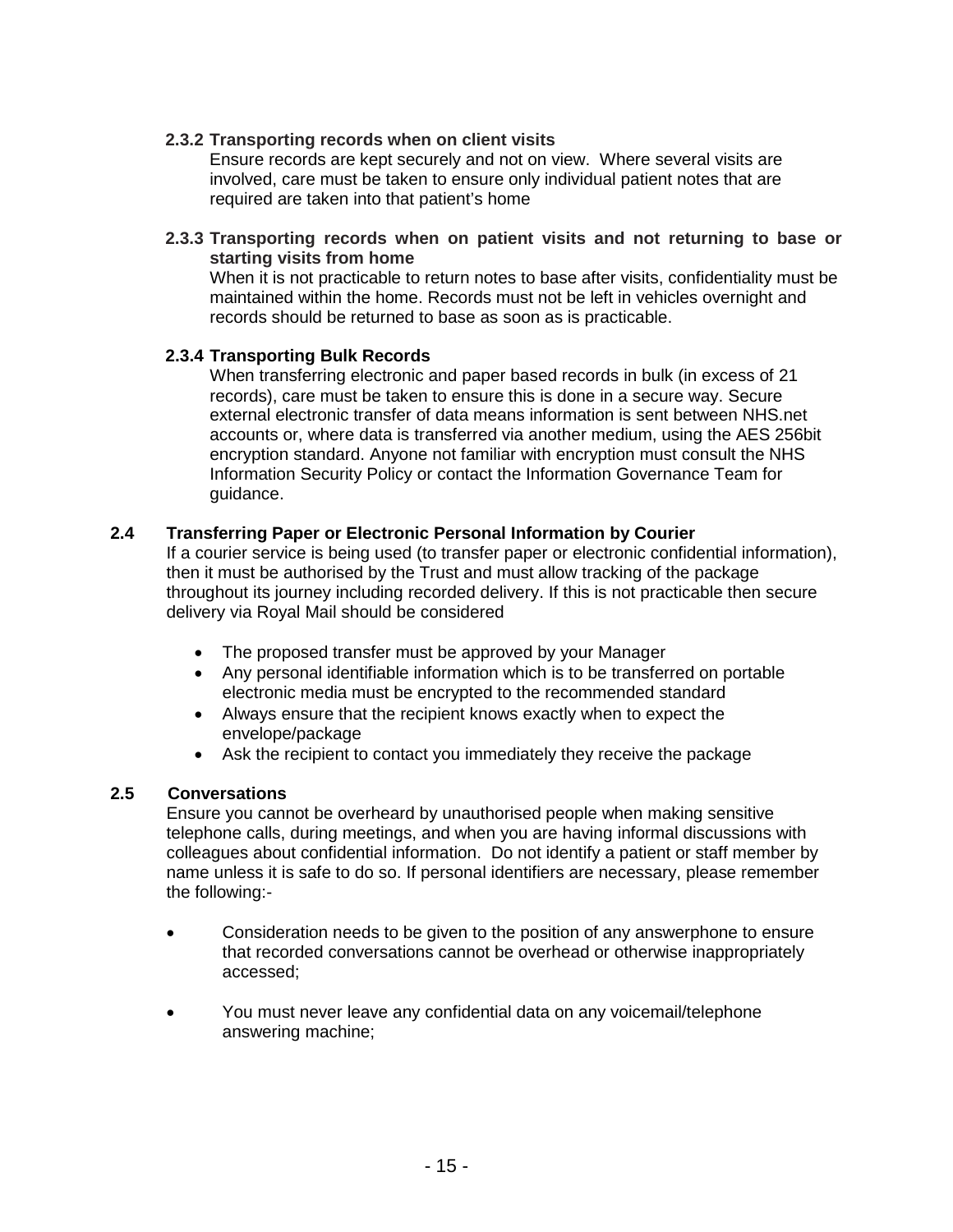- When asking for a patient or member of the public to confirm their identity you must ask them to provide the following information but you must **never** provide them with the information to confirm Their name Their address Telephone number (if held) The name of their GP or practice they are registered with;
- Relatives, carers and friends regularly telephone asking for information relating to inpatients. It must not be assumed that the person in hospital wishes to be contacted by the caller. Staff should ask those telephoning to provide the following information before any information is disclosed The name of the person calling Name and address of the person they wish to contact Their relationship with the patient What ward the patient is on Why the patient is in hospital;
- The call should then be forwarded to the appropriate ward who should then ask the patient if they wish to speak to the caller;
- If the patient is asleep or unavailable the caller should be informed that the patient cannot be contacted at the present time;
- In clinical areas staff should be aware that other patients in the same room/ward might overhear them. Whilst it is appreciated that it is difficult to manage confidentiality in situations like these, staff are expected to be aware of the possible problems and do all they can to respect the patients' right to confidentiality;
- It is not appropriate to discuss personal information in public areas eg corridors, stairways, shuttle bus, occupied lifts or staff canteen;
- When speaking to a patient, carer or staff member on the telephone, confirm the caller's identity and ensure they are entitled to the information they are requesting. If in any doubt about the identity of the caller take their telephone number, verify it independently and call them back via the switchboard;
- Be aware of bogus callers. These can be lone individuals, private investigators or individuals working for debt collection agencies who have been sub-contracted. Extreme vigilance is required at all times. Always verify a caller's details and ensure they are entitled to the information they are requesting before you release it. Alert your line manager if you suspect an instance of a bogus caller;
- Patient information may be released in cases where there is a danger to patients or others. This decision should always be made by the patient's clinician or other designated senior person. Even in these cases you should limit the transfer to specific and relevant items only, do not release everything in the record. Always document the justification for releasing the information;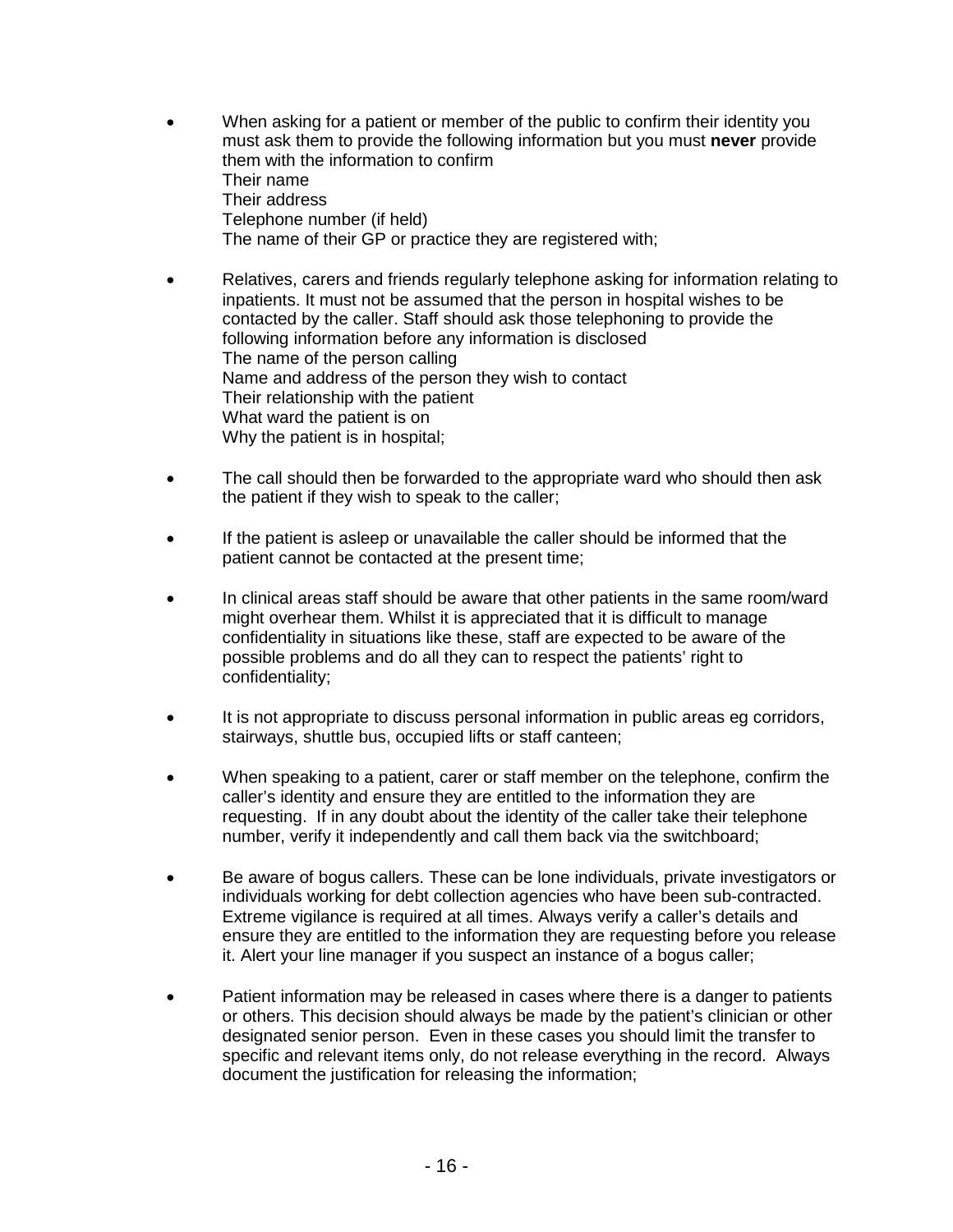- Identifiable information should not be used in training, testing systems, or demonstrations without explicit consent. Test data should be used for this purpose;
- If you have to leave the phone unattended ensure the hold/mute button on your telephone is activated;
- If in doubt, always ask. Consult your line manager in the first instance or contact the Information Governance Team on 0845 1272600.

# **2.6 Sending personal information by fax**

This should only happen when all other alternatives have been considered you must anonymise confidential information whenever you can. When sending faxes that contain personal identifiable information you must use a designated Safe Haven fax wherever possible. A designated Safe Haven is a place where a fax containing confidential information can be sent safely in the knowledge that procedures are in place at the other end to ensure its security. If you cannot access a designated Safe Haven fax machine the following principles must be followed:

- Always use a fax cover sheet, complete with the senders and recipients details and the number of pages to be faxed;
- Telephone first to inform the recipient that you are faxing confidential information;
- Ask if they could wait by their fax machine whilst you send the fax;
- Ask if they could telephone to acknowledge receipt or contact them immediately after sending to confirm they have received all sent pages;
- Always double check that you have keyed in the right number before hitting the "send" key;
- Regularly used numbers should be programmed into your fax machine (if possible) to decrease the possibility of keying in the wrong number;
- If you have not sent information to a particular fax number before send a test fax to ensure it is the correct number;
- Remove documents immediately from the fax machine once they have been sent;
- Do not leave the fax machine unattended whilst faxing confidential information;
- If the fax is not collected immediately by the recipient it should be placed in a sealed envelope with their name and 'confidential' written on it;
- If you find confidential information left on a fax machine return it in a sealed envelope to the sender. If the sender is unknown, shred the fax;
- Never send faxes to destinations where you know they are not going to be seen for some time or outside office opening hours;
- Display a poster next to the fax machine to remind users of the above points;
- It is advisable to have an audit trail of what has been faxed, by whom and to what location.

# **2.7 Keeping Computerised Information Safe**

The security and confidentiality of information held on computer must be maintained at all times.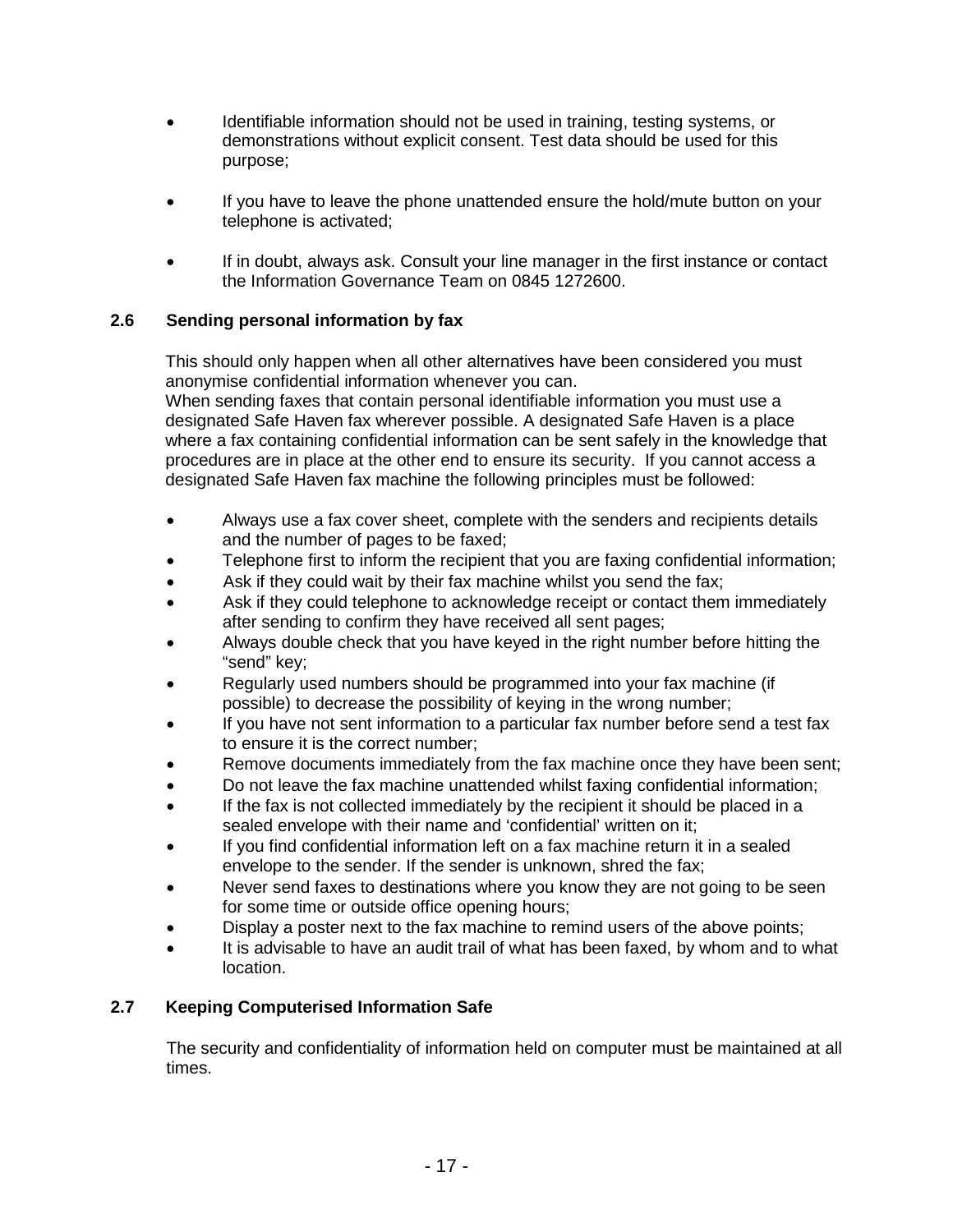- Never leave a computer logged on to a system and unprotected. Always protect the system by pressing Control, Alt & Delete simultaneously on your keyboard and select the option 'lock computer'. This applies no matter how long you are leaving your computer unattended;
- Always log off when you have finished. This prevents the risk of unauthorised access to patient information. It also ends the users session on the computer. Turn off the computer at the end of the working day. If it is necessary to leave it switched on for technical reasons make sure it is locked using Control, Alt & Delete plus option 'lock computer';
- Where it is necessary for personal identifiable information to be stored ensure that it is stored in a secure way with password protection;
- Never store personal identifiable information on the hard disk of the computer (either on the c-drive, desktop or 'my documents'). Seek guidance from the Information Governance Team on x5000;
- Documents or files stored on the network must not be subject to separate password protection. If access to files or folders needs to be restricted this can be arranged via the Service Desk;
- Do not keep any personal identifiable information longer than necessary;
- Delete files you do not need to keep and if the information is stored on removable media ensure that it is clearly labelled and locked away. When the information held is no longer required the removable media eg encrypted memory stick must be reformatted, erased or destroyed in accordance with the Trust's Healthcare Records Management Policy;
- Windows users should remember that when deleting files they are moved to the "recycle bin". Therefore, the recycle bin should be emptied on a regular basis. If in doubt, check with the IT Service Desk;
- Passwords protect both the information and you as a user. Never disclose your password to anyone under any circumstances. Never write your password down and always change your password when prompted. It is recommended that passwords should be a minimum of 8 characters and be a mixture of letters and numbers ;
- Never use anyone else's password, login or PIN number. Never, as a manager, ask anyone to use another's password for convenience. If it is absolutely necessary contact the IT Service Desk;
- If you are issued with a Smartcard you must keep it secure and not permit anybody else to use it. You must not share your PIN or password with any other user. If you lose your Smartcard or suspect it has been stolen or used by a third party you must report the incident to your local Registration Authority as soon as possible via your line manager;
- Destruction and/or disposal of computers, or parts thereof, must be carried out by the IT Department. Contact the IT Service Desk for assistance on 0845 1272600;
- **Staff must not store any personal or sensitive personal information on any type of privately owned computer or storage device unless this action has been approved by the Trusts SIRO;**
- Identifiable information should not be used in training, testing systems or demonstrations. Test data should be used for these purposes.
- **2.7.1 Safeguarding Information when sending out of the European Economic Area (EEA)**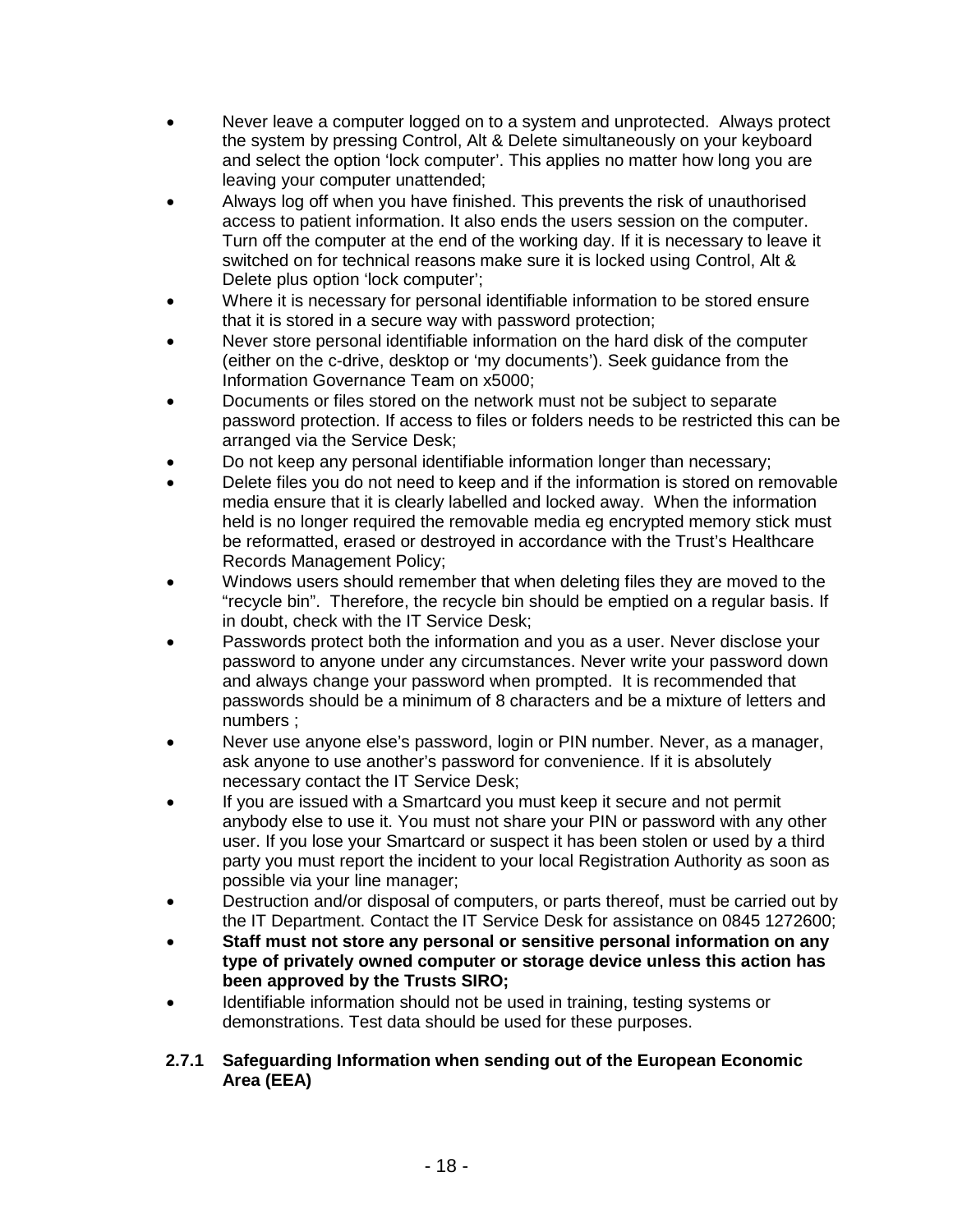Principle 8 of the Data Protection Act places extra requirements on your organisation for any transfers of personal information outside of the EEA. If any information is to be transferred, stored or processed outside of the EEA contractual arrangements must be in place. The contract must clearly state that the information will meet the same standards of Data Protection as if it was stored or processed within the EEA.

If any member of staff is intending to transfer personal information outside the EEA they must obtain advice from the Caldicott Guardian or Information Governance Team.

# **2.7.2 If you use a portable device**

#### **Portable devices include laptop computers, iPads, smart phones (iPhone, blackberry etc), DVD's and memory sticks**

- All staff must adhere to the following when using any portable device;
- All portable equipment must be encrypted;
- Laptops that have identifiable information stored on them **must not** be taken off NHS premises unless the information is encrypted;
- Do not leave portable computer equipment on view within your car;
- Do not leave portable computer equipment in your car overnight;
- Store any back-ups (DVD's, memory sticks, etc) securely. Update your information regularly whilst using portable equipment;
- Ensure that your computer is password protected;
- Ensure that any document, spreadsheets or databases containing confidential or sensitive data are password protected;
- All equipment should be secure when not in use;
- Make every effort to ensure that your portable device does not get misplaced, lost or stolen.

Remember, you are bound by the same rules of confidentiality whilst away from your place of work, as you are when you are at your desk.

# **2.7.3 Use of removable data storage devices**

- Removable data storage devices (USB sticks, data sticks, USB flash drives, etc) should only be used to transport or store data when other more secure means, such as network shared folders are not available and your Line Manager or the Trusts SIRO has approved this action;
- Ask the IT Service Desk for advice as to the most appropriate and secure method;
- All removable data storage devices must be encrypted and stored in a secure environment;
- Ensure that data is only held on the removable data storage device for a specific purpose and has been approved by your Line Manager or SIRO;
- As soon as is practicable move the data file(s) back on the secure network and delete from your device.

#### **2.8 Use of the e-mail system (The email policy is available on the intranet)** You are responsible for the contents of your e-mails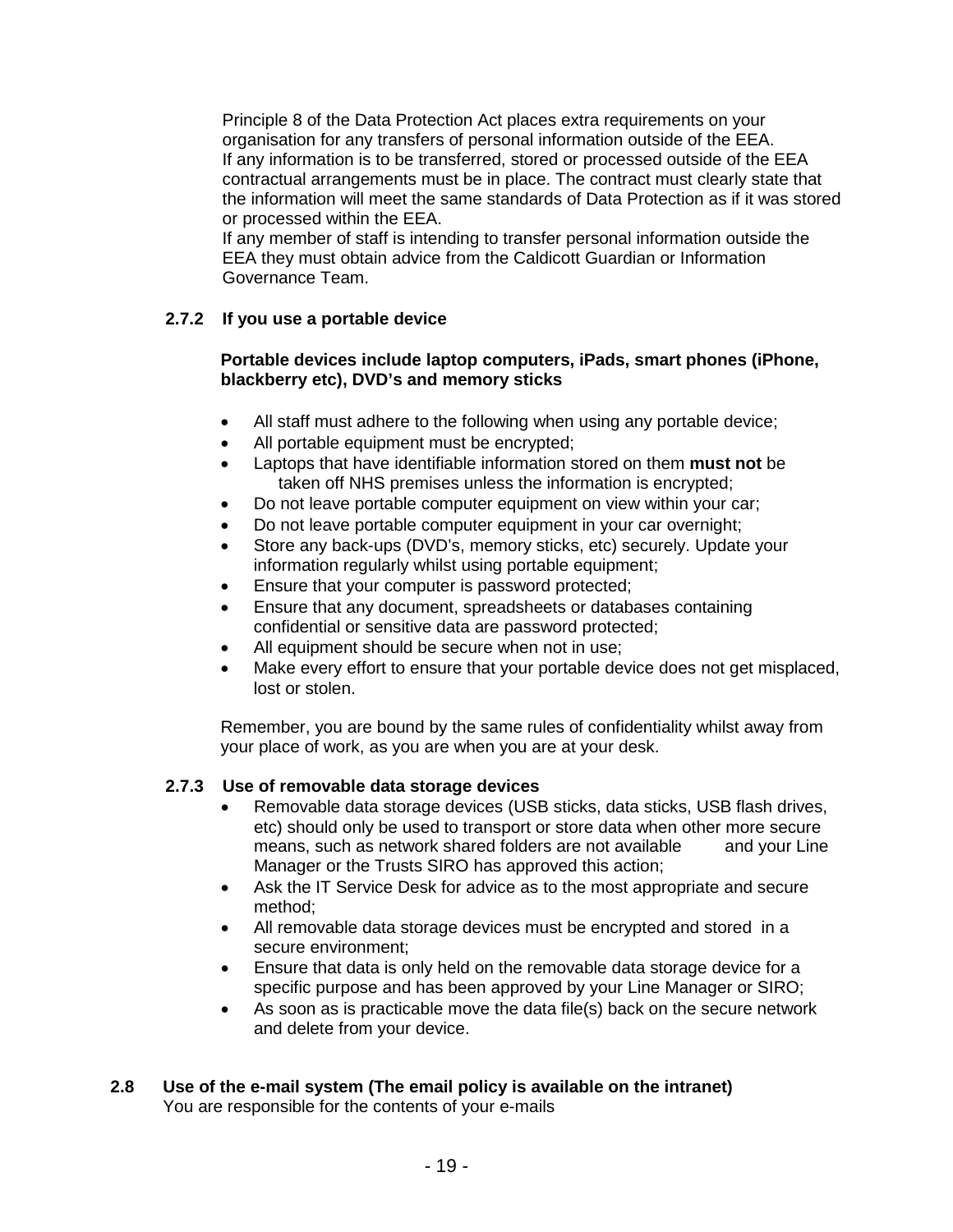- You must not disclose your login to anyone
- Remember to log out of the system when you are leaving your computer unattended or lock your computer using the Control/Alt & Delete keys together and selecting 'lock computer' option
- Confidential data may only be transmitted via email as set out in the Trusts email **Policy**
- Identifiable information that is received in an e-mail from outside the NHS should be dealt with quickly and safely. Save the information to a suitable folder on the network and delete the file from your inbox
- Ensure that the content of email is not sexually or racially offensive, or otherwise illegal in nature
- Archive emails to the network not to the hard drive of the computer. Ask the IT Service Desk if unsure

For further information see the Trusts E-mail Use Policy

## **2.9 Text Messaging**

Short Message Service (SMS) is an easy to use, standardised, mobile communications service for the exchange of short alphanumeric text messages, usually between mobile telephone devices.

SMS or text messaging is an attractive technology for quick communication of short messages and is a widely accepted form of communication. Patients therefore increasingly expect organisations to communicate with them in this way for simple transactions such as appointment reminders.

The Trust endorses the use of SMS to communicate with patients provided this is for simple communications such as appointment reminders, and provided strict organisational protocols (outlined below) are followed when sending messages:

- Only Trust approved systems may be used when sending out appointments or reminders. This means that teams / services must either set up a generic (team account) or individual nhs.net email account prior to sending SMS messages to patients;
- SMS messaging must not be used for sensitive personal information such as test results or discharge summaries. It must be used only for appointments and other non-sensitive information;
- Under NO circumstances whatsoever should any type of confidential data be transmitted via SMS.

#### **3. Record keeping best practice**

The Health Care Records Management Policy has been produced to ensure that the organisation can control both the quality and quantity of the information that it generates

The Health Care Records Management Policy relates to information in any medium e.g. paper, microfiche, microfilm, audio tapes, video tapes, X-ray images, databases, notes,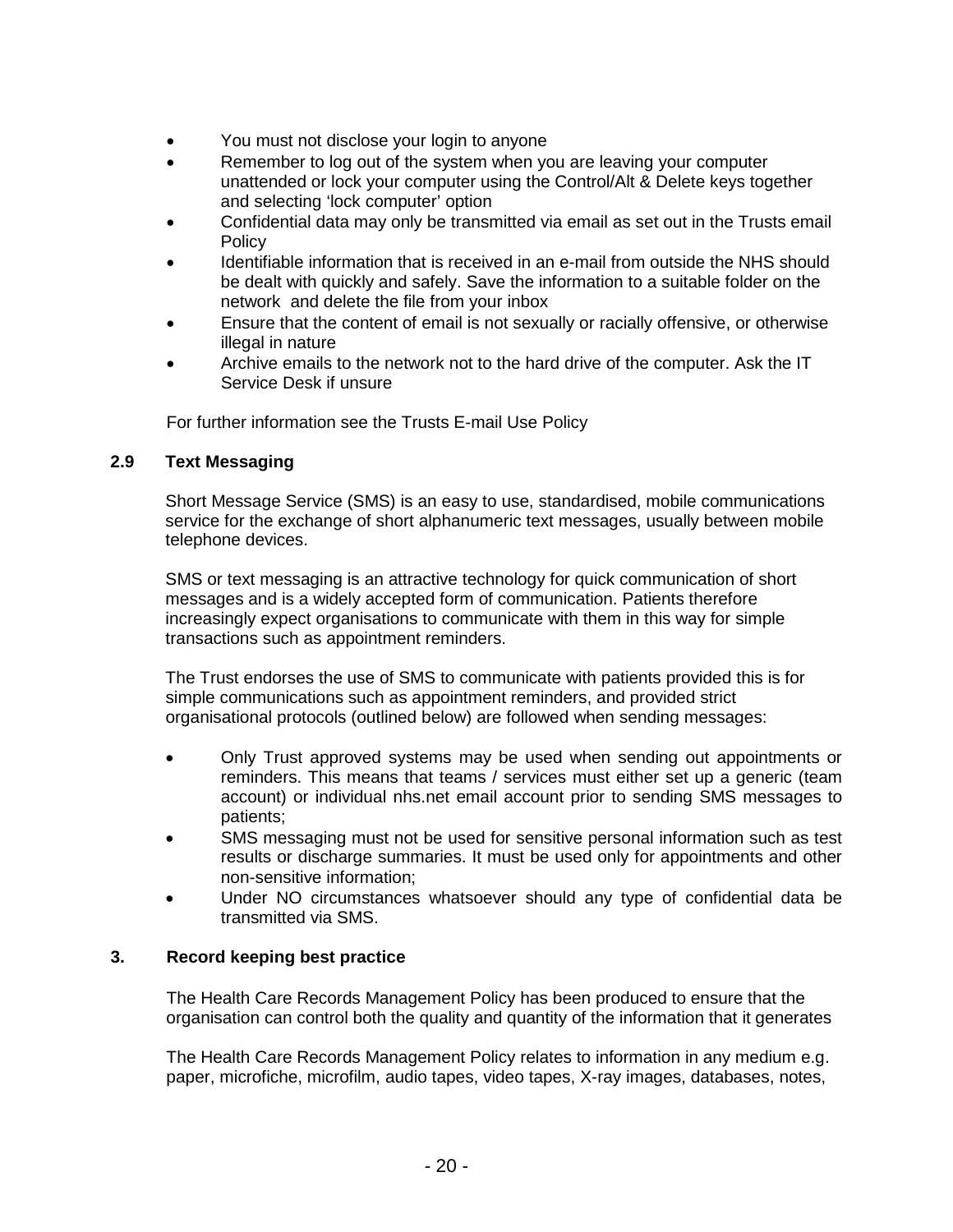e-mail etc, which has been gathered as a result of any NHS activity whether clinical or non clinical by employees – including external consultants, agency or casual staff.

## **3.1 White Boards**

White Boards or name boards above patient beds and in other areas should only state the patients name (preferably initials). If the patient insists that they do not want their information displayed you must respect their wishes.

No other patient identifiable information should be put onto White Boards in public areas for example address, date of birth.

## **3.2 Pseudonymisation**

It is NHS policy and a legal requirement that when patient information is used for purposes not involving the direct care of the patient (i.e. secondary use) the patient should not be identified. Examples of secondary uses include commissioning, payment by results (PbR), performance management, capacity planning, service redesign and benchmarking.

Pseudonymisation is a method which disguises the identity of patients by creating a pseudonym for each patient identifiable data item.

Patient identifiable data intended to be used for secondary uses must ideally be sourced from the Trusts Information Teams, who will de-identify the data appropriately before the data is passed on to the intended recipient to be used for secondary purposes.

If any member of staff needs to use patient identifiable information for secondary use then they must seek advice and guidance from their manager.

# 4. **Training & Implementation**

All staff will be made aware of their responsibilities for confidentiality through generic and specific training programmes and guidance.

All employees of the Trust must comply with the minimum training requirements set out below:

- Information Governance element of Trust Induction Programme;
- Information Governance e-learning module;
- Risk Management Mandatory Training (Information Governance element).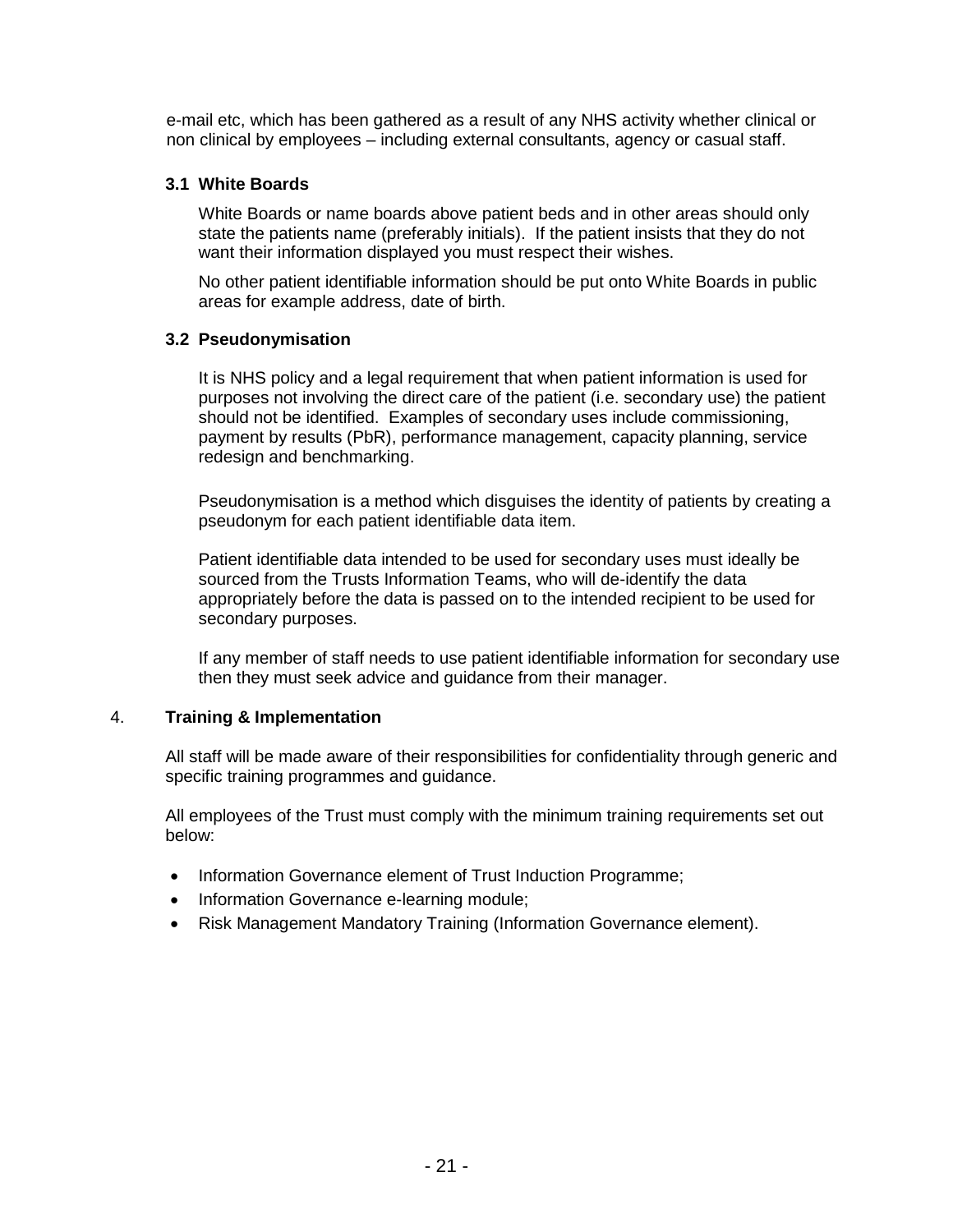## **Part Three - Legal Considerations and Guidance**

#### **1 Legal Considerations**

There are a range of statutory provisions that limit or prohibit the use and disclosure of information in specific circumstances and, similarly, a range of statutory provisions that require information to be used or disclosed. Legal requirements and permissions are continually being added to, if you require further information please contact the Information Governance helpdesk.

Generally, however, there are four main areas of law, which constrain the use and disclosure of personal information. These are briefly described below.

#### **1.1 Common Law Duty of Confidentiality**

This is not codified in an Act of Parliament but built up from case law where practice has been established by individual judgments. The key principle is that where consent has been obtained information should not be used or disclosed further, except as originally understood by the consenter, or with their subsequent consent. Whilst judgements have established that confidentiality can be breached 'in the public interest', these have centred on case-by-case consideration of exceptional circumstances. Confidentiality can also be overridden or set aside by legislation.

"All NHS bodies and those carrying out functions on behalf of the NHS have a common law duty to support professional ethical standards of confidentiality. Everyone working for or with the NHS who records, handles, stores or otherwise comes across information that is capable of identifying an individual patient, has a personal common law duty of confidence to patients and to his or her employer". (The Protection and Use of Patient Information: Guidance from the Department of Health HSG (96)18)

This statement applies equally to employed staff, students, voluntary staff and trainees on placements.

#### **1.2 Data Protection Act 1998 (DPA98)**

This Act provides a framework that governs the processing of information that identifies living individuals and contains personal data<sup>[2](#page-20-0)</sup>. Processing includes holding, obtaining, recording, using and disclosing of information and the Act applies to all forms of media, including paper and images.

The DPA98 imposes constraints on the processing of personal information in relation to living individuals. It identifies eight data protection principles that set out standards for information handling.

 $\bullet$  the 1<sup>st</sup>, requires processing to be fair and lawful and imposes other restrictions;

<span id="page-20-0"></span><sup>2</sup> **Patient Information** Personal data is defined under the DPA98 as 'data which relate to a living individual who can be identified – (a) from those data, or (b)from those data and other information which is in the possession of, or likely to be in the possession of, the data controller – and includes any expression of opinion about the individual and any indications of the intentions of the data controller or any other person in respect of the individual'.  $\overline{a}$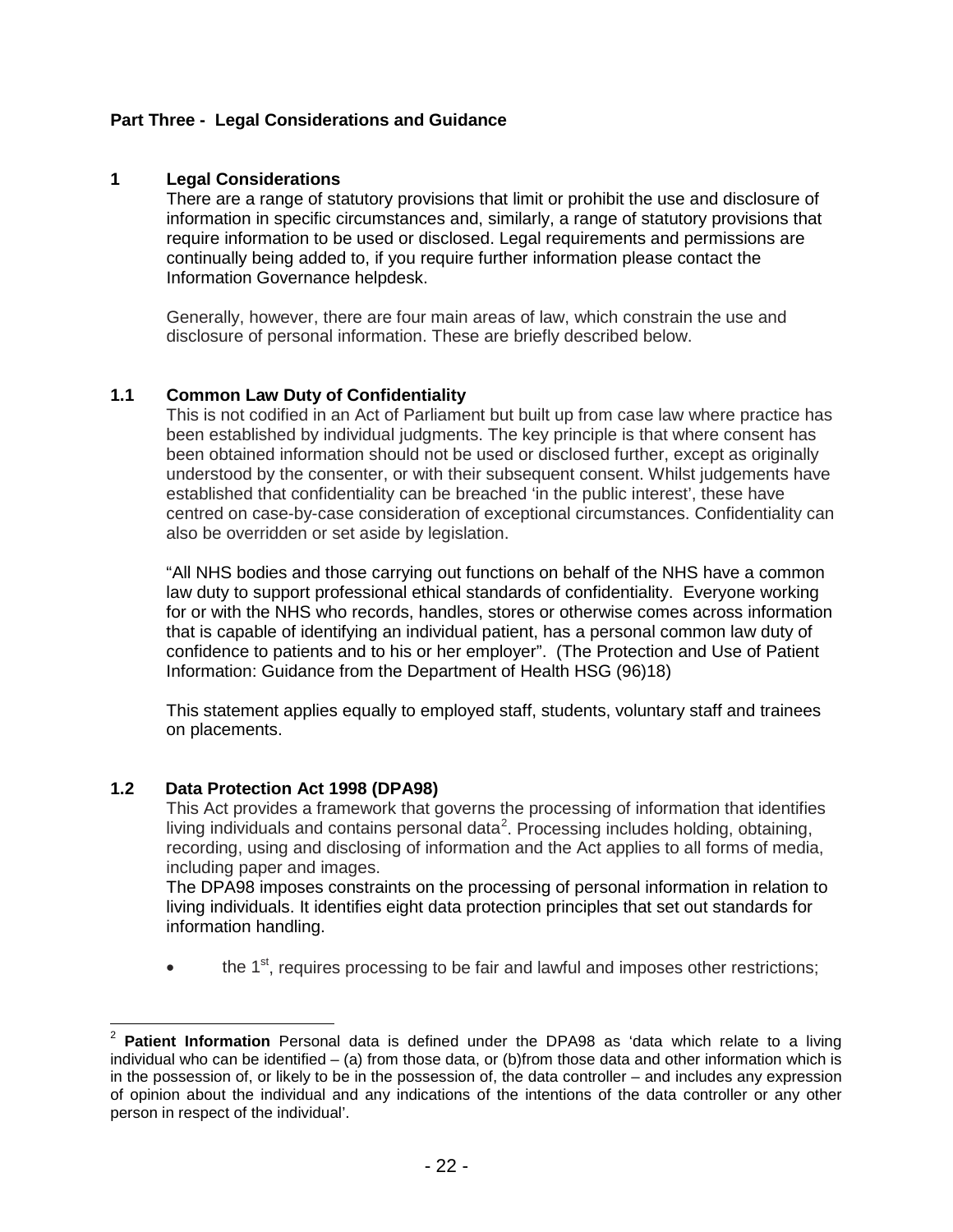- $\bullet$  the  $2^{nd}$ , requires personal data to be processed for one or more specified and lawful purposes;
- $\bullet$  the 3<sup>rd</sup>, requires personal data to be adequate, relevant and not excessive in relation to the purpose(s) for which they are processed;
- the  $4<sup>th</sup>$ , requires that data shall be accurate and, where necessary, kept up to date;
- the  $5<sup>th</sup>$ , requires personal data processed for any purpose(s) shall not be kept for longer than is necessary for that purpose(s);
- the  $6<sup>th</sup>$ , requires that personal data shall be processed in accordance with the rights of the data subjects under the Act;
- the  $7<sup>th</sup>$ , requires personal data to be protected against unauthorised or unlawful processing and against accidental loss, destruction or damage; and
- the  $8<sup>th</sup>$ , which requires that personal data shall not be transferred to a country or territory outside the European Economic Area, unless that country or territory ensures an adequate level of protection of the rights and freedoms of data subjects in relation to the processing of personal data.

# **1.3 Human Rights Act 1998 (HRA98)**

Article 8 of the HRA98 establishes a right to 'respect for private and family life'. This reinforces the duty to protect the privacy of individuals and preserve the confidentiality of their health records. Current understanding is that compliance with the Data Protection Act 1998 and the common law of confidentiality should satisfy Human Rights requirements.

Legislation generally must also be compatible with HRA98, so any proposal for setting aside obligations of confidentiality through legislation must:

- pursue a legitimate aim;
- be considered necessary in a democratic society; and
- be proportionate to the need.

 There is also a more general requirement that actions that interfere with the right to respect for private and family life (e.g. disclosing confidential information) must also be justified as being necessary to support legitimate aims and be proportionate to the need

#### **1.4 Administrative Law**

Administrative law governs the actions of public authorities. According to well-established rules a public authority must possess the power to carry out what it intends to do. If not, its action is *"ultra vires"*, i.e. beyond its lawful powers. It is also necessary that the power be exercised for the purpose for which it was created or be "reasonably incidental" to the defined purpose. It is important that all NHS bodies be aware of the extent and limitations of their powers and act *"intra vires"*.

The approach often adopted by Government to address situations where a disclosure of information is prevented by lack of function (the ultra vires rule), is to create, through legislation, new statutory gateways that provide public sector bodies with the appropriate information disclosure function. However, unless such legislation explicitly requires that confidential patient information be disclosed, or provides for common law confidentiality obligations to be set aside, then these obligations must be satisfied prior to information disclosure and use taking place, e.g. by obtaining explicit patient consent.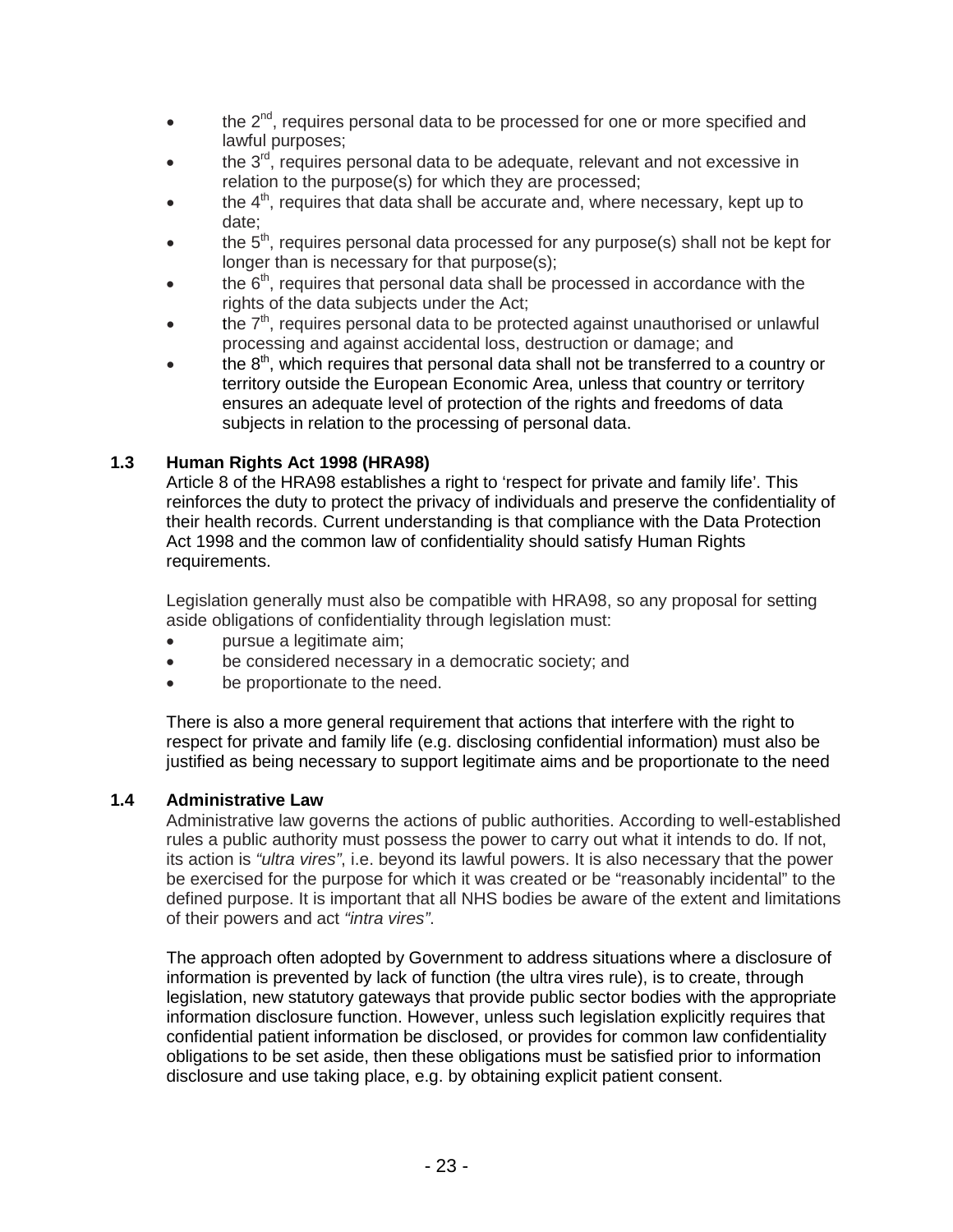### **2 Department of Health Requirements**

In addition to the obligations of law, the Department of Health and the professional bodies require that all staff working for the health service comply with the principles set down by the Caldicott Report, Caldicott 2 and the NHS Confidentiality Code of Practice.

#### **2.1 Caldicott Report**

The Caldicott Committee, Chaired by Dame Fiona Caldicott, was set up by the Chief Medical Officer for Health following increasing concerns regarding the way information flowed, not only within NHS organisations, but to and from non-NHS organisations also. The resulting report, "The Caldicott Committee: Report on the Review of Patient Identifiable Information" was published in December 1997.

The Report made sixteen recommendations. One of the recommendations was the appointment of a Caldicott Guardian, who should be a senior health professional or an existing member of the management board, for each organisation. The Guardian is responsible for agreeing and reviewing protocols for governing the disclosure of personal identifiable information across organisational boundaries.

The Committee also developed a set of 6 general principles for the safe handling of personal identifiable information and these Principles are the guidelines to which the NHS works. They work hand-in-hand with the Principles of the Data Protection Act 1998. They both cover information held in whatever format – electronic, paper, verbal or visual. The seven Caldicott Principles must be adhered to when collecting, transferring or generally working with personal identifiable information.

#### **The Caldicott Principles** -

*i. Justify the purpose for using confidential information ii. Don't use patient identifiable information unless it is absolutely necessary iii. Use the minimum necessary patient identifiable information iv. Access to patient identifiable information should be on a strict need to know basis v. Everyone should be aware of their responsibilities*

*vi. Understand and comply with the law*

*viii. The duty to share personal confidential data can be as important as the duty to respect service user confidentiality*

# **2.2 The NHS Confidentiality Code of Practice**

The NHS Confidentiality Code of Practice was published by the Department of Health in November 2003 following a major public consultation. The consultation included patients, carers and citizens, the NHS, other health care providers, professional bodies and regulators.

The NHS Confidentiality Code of Practice is a guide to required practice for those who work within or under contract to NHS organisations. It replaces previous guidance, HSG (96)18/LASSL (96)5 – The Protection and Use of Patient Information and is a key component of emerging information governance arrangements for the NHS.

Each Organisation has a mandatory obligation under the Information Governance Toolkit to produce a local confidentiality policy.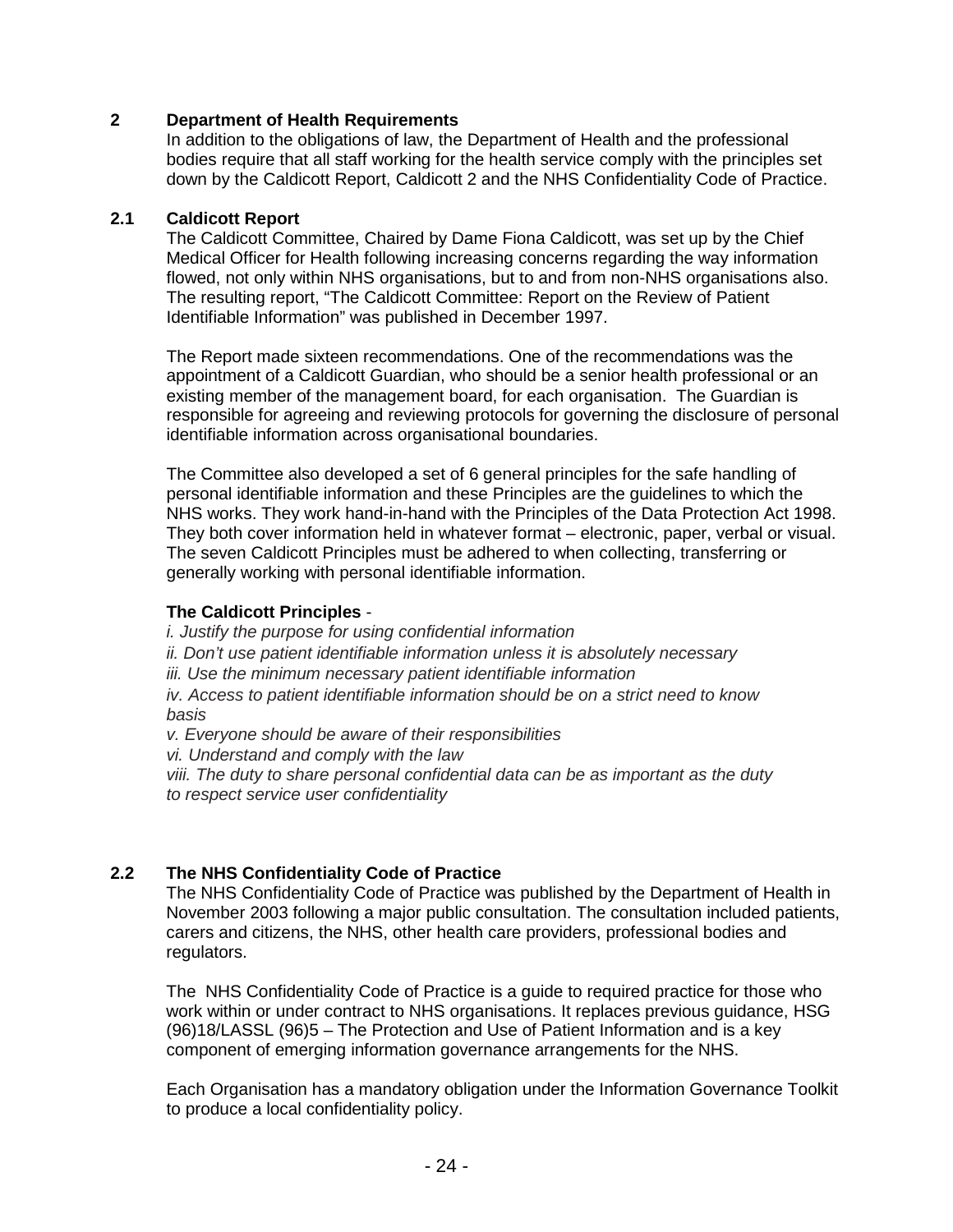#### **References and Further reading:**

DoH Confidentiality - NHS Code of Practice Copies can be downloaded from the Department of Health website: www.dh.gov.uk

GMC – Confidentiality : Protecting and Providing Information Accessed via the General Medical Council website: www.gmc-uk.org

BMA – Confidentiality & Disclosure of Health Information Accessed via the British Medical Association website: www.bma.org.uk

Confidentiality: What You Need To Know Booklet - Copies can be obtained from theTrusts Intranet

NHS Information Governance : Information Security Policy Copies can be downloaded from the Connecting for Health website: www.connecting for health.nhs.uk

#### **Contact Details:**

Information Governance Service – X5000

IT Service Desk – ext 5000, option 4 or switchboard DDH for external calls 01924 512000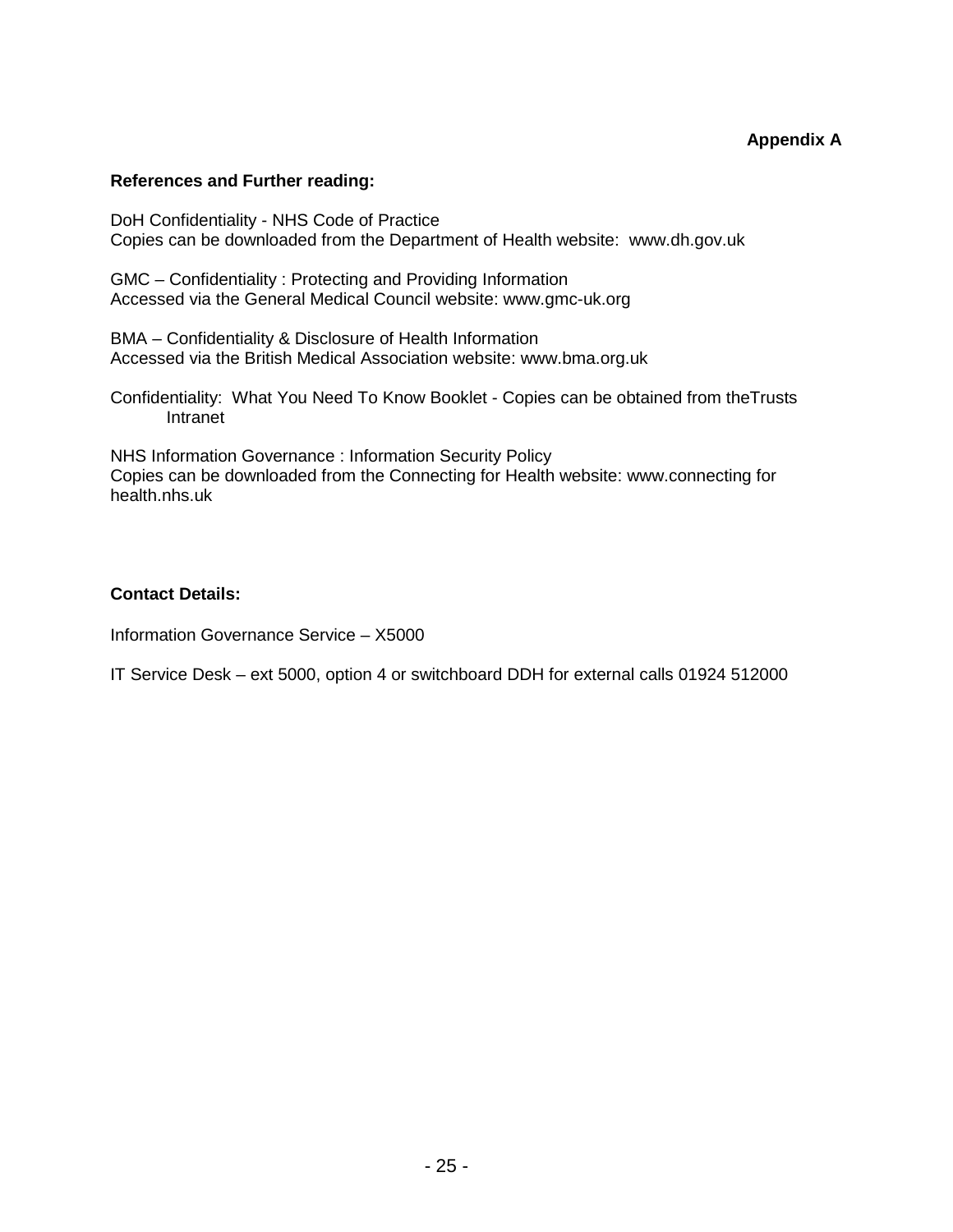#### **EQUALITY IMPACT ASSESSMENT FORM**

#### **INITIAL ASSESSMENT/SCREENING**

An impact assessment is a way of finding out whether an existing or proposed policy affects different groups of people in different ways and whether there is adverse impact on a group.

| <b>Managers Name</b>                                                                                                                                                                                                                                                                                                                                                                                                                                                                             | <b>Directorate</b> |  |  |  |  |
|--------------------------------------------------------------------------------------------------------------------------------------------------------------------------------------------------------------------------------------------------------------------------------------------------------------------------------------------------------------------------------------------------------------------------------------------------------------------------------------------------|--------------------|--|--|--|--|
| <b>Heather Cook</b>                                                                                                                                                                                                                                                                                                                                                                                                                                                                              | Corporate          |  |  |  |  |
| <b>Policy Title</b>                                                                                                                                                                                                                                                                                                                                                                                                                                                                              |                    |  |  |  |  |
| <b>Confidentiality Policy Statement and Supporting Guidance</b>                                                                                                                                                                                                                                                                                                                                                                                                                                  |                    |  |  |  |  |
| <b>Policy Statement</b><br>This Policy statement applies to all personal identifiable information, whether written, computerised,<br>visual, audio or held in the memory of a member of staff. It applies equally to staff on permanent,<br>temporary or voluntary contracts.<br>Health care professionals and the staff that support them hold information about people that may be<br>private and sensitive. Patient information is collected to provide care and treatment to individuals and |                    |  |  |  |  |
| generally must not be used for other purposes without their consent. In the same way, information<br>about staff that is processed for the purpose of their employment is confidential. Confidentiality should<br>only be breached in exceptional circumstances and with appropriate justification and be fully<br>documented.                                                                                                                                                                   |                    |  |  |  |  |
| Which groups does the policy benefit                                                                                                                                                                                                                                                                                                                                                                                                                                                             |                    |  |  |  |  |
| All                                                                                                                                                                                                                                                                                                                                                                                                                                                                                              |                    |  |  |  |  |
| Related polices that may be affected by changes                                                                                                                                                                                                                                                                                                                                                                                                                                                  |                    |  |  |  |  |
| This Policy cross references several other policies ie, Network Security Policy, Internet Use Policy, Email<br>policy, Information Security Policy etc.                                                                                                                                                                                                                                                                                                                                          |                    |  |  |  |  |
| Names of staff and public (if applicable) who participated in the assessment, date of assessment                                                                                                                                                                                                                                                                                                                                                                                                 |                    |  |  |  |  |
| <b>None</b>                                                                                                                                                                                                                                                                                                                                                                                                                                                                                      |                    |  |  |  |  |
|                                                                                                                                                                                                                                                                                                                                                                                                                                                                                                  |                    |  |  |  |  |
| Indicate either Y or N in each Box below in answer to the following questions/statements<br>(cannot be both Y & N in same box or left blank)                                                                                                                                                                                                                                                                                                                                                     |                    |  |  |  |  |